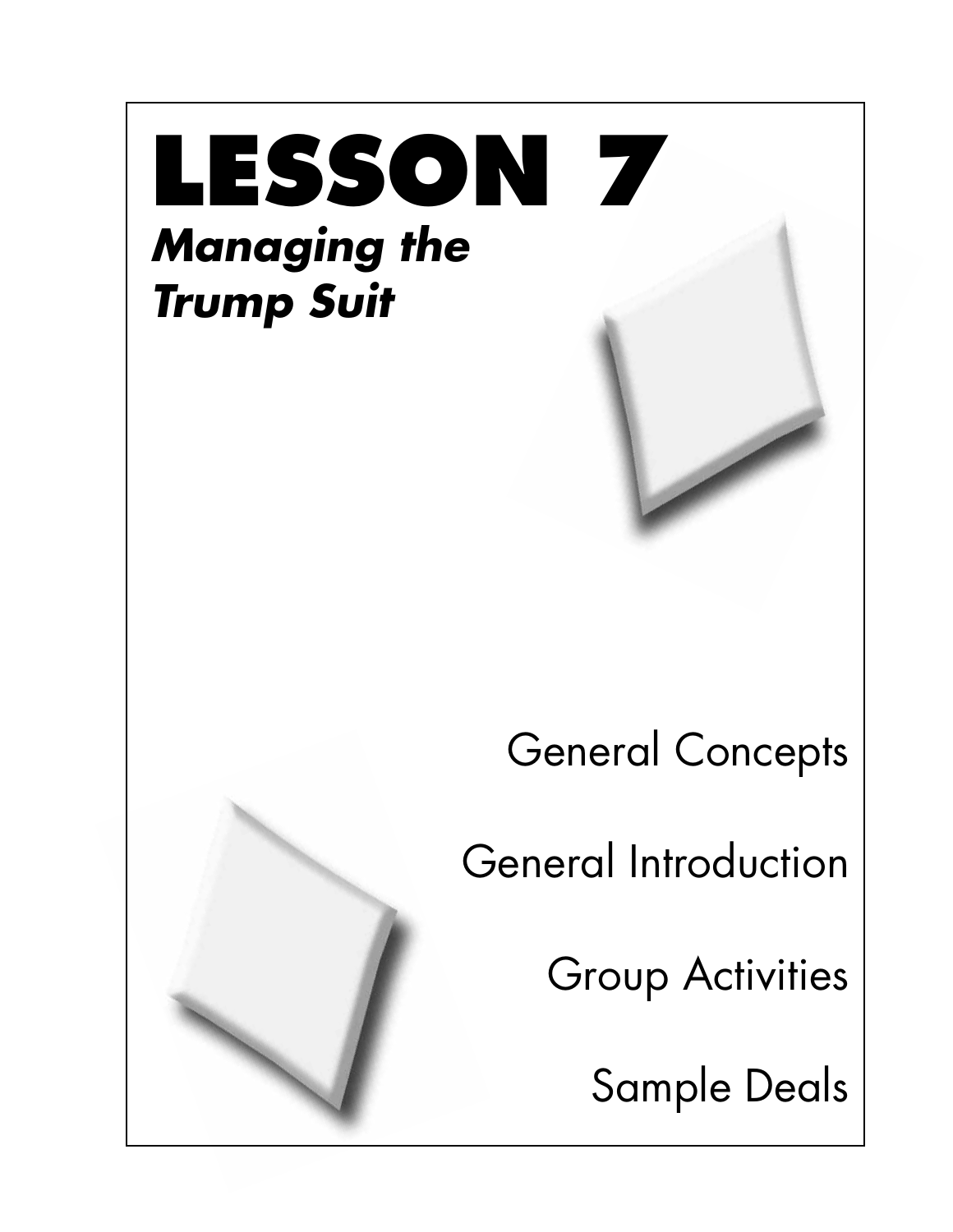# **GENERAL CONCEPTS**

## **Play of the Hand**

#### **Drawing trumps**

- Playing the trump suit
- When to draw trumps
	- Drawing trumps when you have all the tricks you need
	- Drawing trumps when you don't have to give up the lead
	- Drawing trumps when some of your losers are slow

#### **Delaying drawing trumps**

- When you have too many quick losers
- When you need to ruff losers
- When you need the trump suit for entries
- When you need a finesse in the trump suit

#### **Maintaining control**

- When the opponents have the outstanding high trump
- Ducking to maintain control
- When to draw the outstanding high trump

#### **Developing long suits**

- Establishing declarer's side suit
- Establishing dummy's side suit

## **Guidelines for Defense**

#### **Attitude signals**

**A ruff for the defense**

## **Bidding**

**Slam bidding**

**Inviting a slam**

**Slam conventions**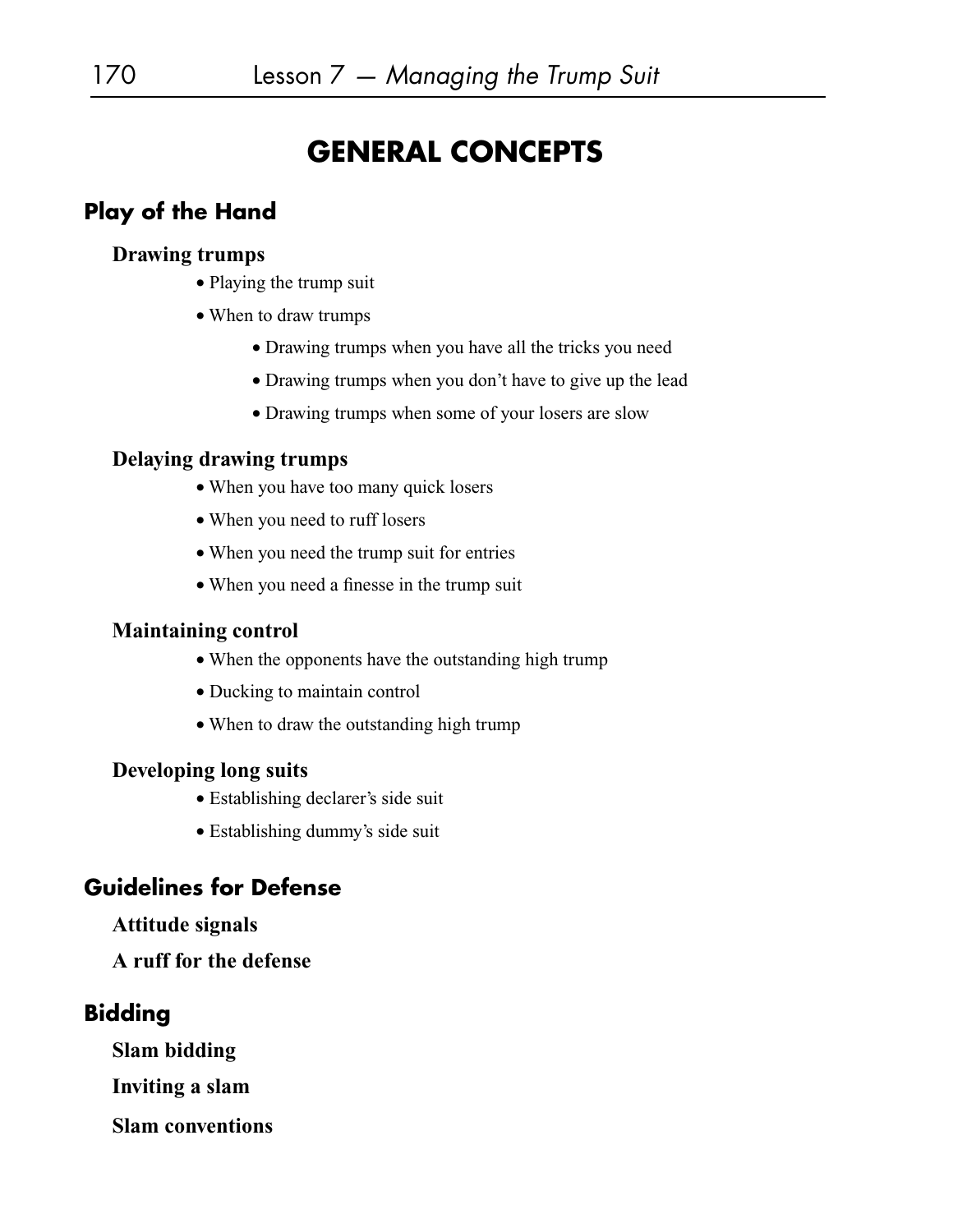# **GENERAL INTRODUCTION**

"If you are playing in a suit (trump) contract, managing the trump suit is your most important task. After all, the smallest trump card can have the same value as an ace in another suit. The trumps give you control of the opponents' long suits. They also help you get the extra tricks you need.

"There are maxims in countries around the world that advise players to draw trumps. In Pakistan, they say *'pull the opponents' teeth out.'* In Canada, they say *'get the kiddies off the street.'* In London, they tell stories about bridge players who, because they failed to draw trumps, are left *'penniless begging for money for a cup of coffee.'*

"It would be nice if it were that simple. Although the general guideline is to draw the opponents' trumps at the first opportunity, there are exceptions. Sometimes, it's best to delay drawing trumps altogether or to draw some, play another suit and then go back to drawing trumps.

"In this lesson, we'll see how to better manage our trump suit."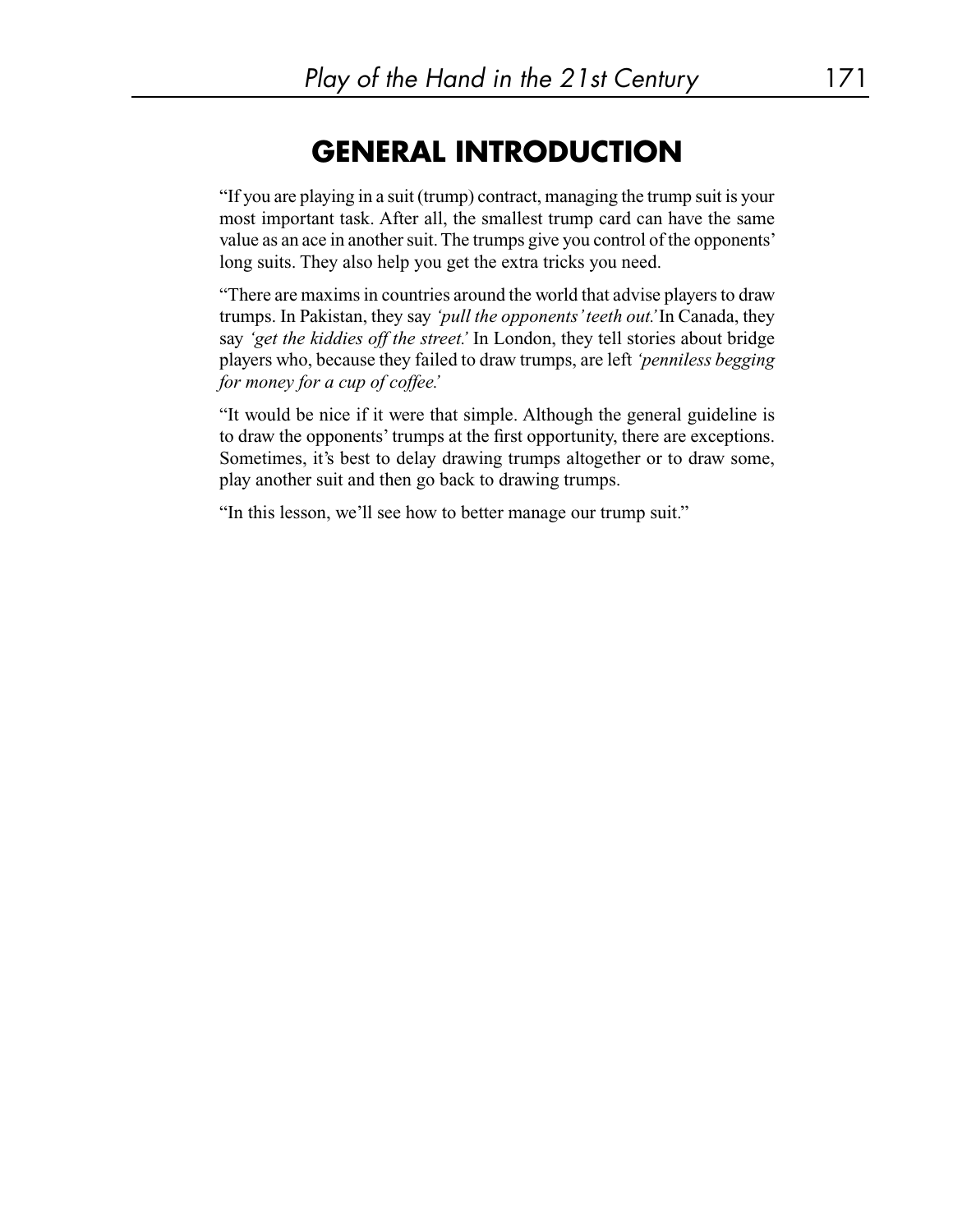# **GROUP ACTIVITIES**

### *EXERCISE ONE:* **Playing the Trump Suit**

#### **Introduction**

"In many respects, the trump suit is like any other suit. Winners can be developed through promotion, length or the finesse. Since your side has named the trump suit, you probably have more than the opponents. Most of the time, you have at least eight cards in the trump suit. That means that the opponents have five or fewer. Drawing trumps can be handled in a variety of ways. Let's look at some of them. Assume spades are trumps and lay out the following cards in the spade suit:

"In a trump contract, you count losers. You have nine cards and the opponents have only four. Since you have the four highest cards in the suit, you won't have to lose any tricks, even if the missing trumps are divided 4–0. You just need to take your winners.  $N$   $-$  A J 8 3 S — K Q 7 4 2

> "How many times (rounds) you must play the trump suit before all the opponents' trumps are drawn depends on how the missing cards are divided. If they are 2–2, you'll need to play the suit twice. If they are 3–1, you'll have to play three rounds to get them all out. If they are 4–0, you'll have to play the suit four times, leaving no trumps in dummy.

"Now replace dummy's  $\spadesuit$  A with the  $\spadesuit$  10:

"The only high card missing is the ace, so you would expect to lose one trick in the trump suit. You draw trumps by promotion, driving out the opponents'  $\spadesuit$  A.  $N - J$  10 8 3  $S-KQ742$ 

> "To draw trumps, you have to give up the lead to the opponents. This is a common occurrence and you should not be worried about losing a trick. Your basic aim is to extract the opponents' small trumps so they can't harm you. As we shall see later, however, there are some further considerations, if you are going to have to give up the lead in order to draw trumps.

> "Take away dummy's  $\spadesuit J$  and replace declarer's  $\spadesuit K$  and  $\spadesuit Q$  with the  $\spadesuit$  A and  $\spadesuit$  6:

"You have one sure winner, but how many losers you have depends on how the missing trumps are divided. With five cards out, you would expect them to be divided as evenly as possible, 3–2. In this case, you can establish the suit through length, giving up two tricks to the opponents and ending up with three winners.  $N - 1083$  $S$  — A 7 6 4 2

"Now replace the  $\clubsuit$  7 and  $\clubsuit$  6 with the  $\spadesuit$  Q and  $\spadesuit$  J: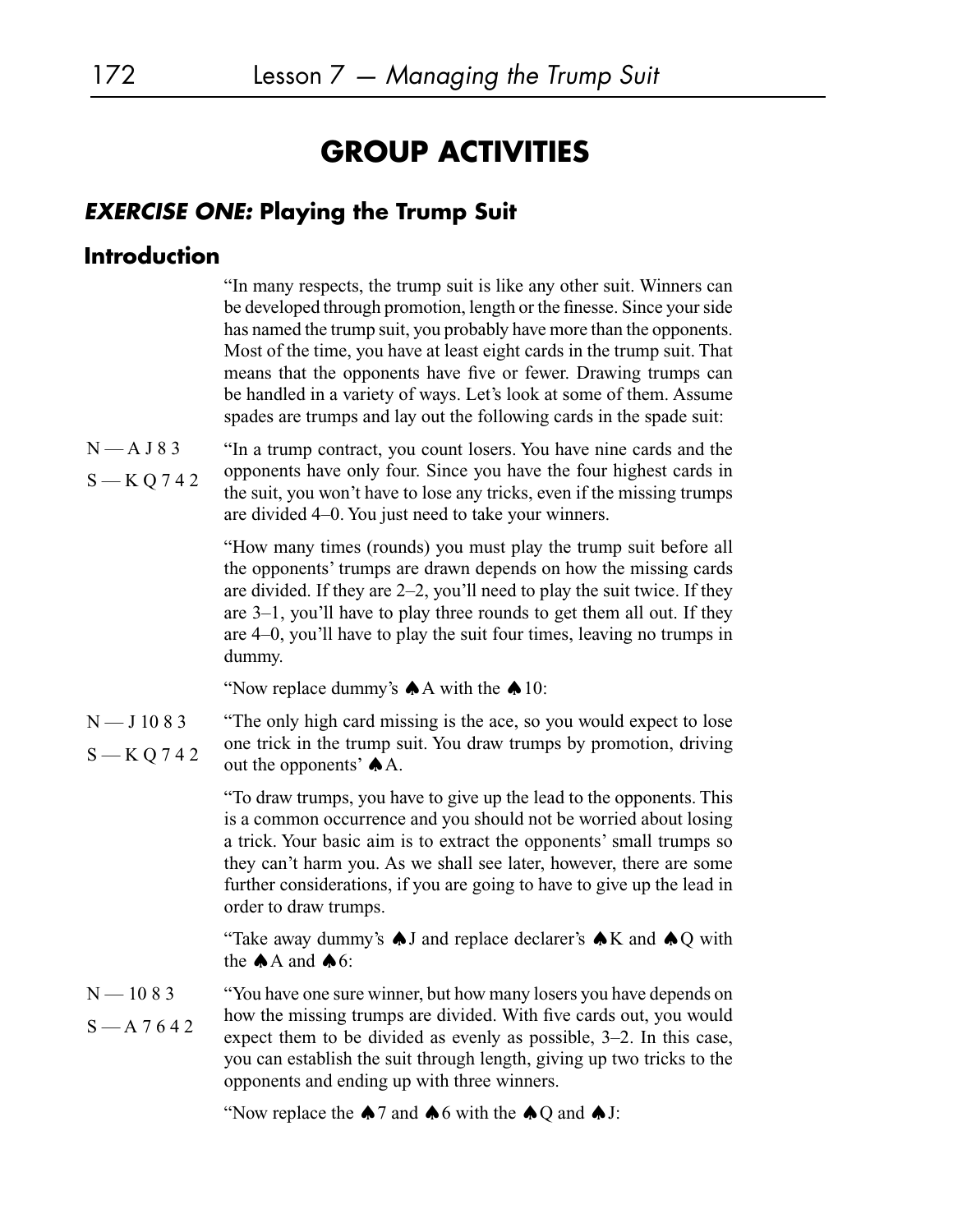"Now the suit can be developed using the finesse. If the missing cards are divided 3–2 and your right hand opponent has the  $\triangle K$ , you won't lose any tricks in the suit if you lead the  $\triangle$  10 from dummy and take a finesse. If the king is on your left, you'll have to lose a trick in the suit. This is a case where you don't know whether or not you'll have to give up the lead while drawing trumps."  $N - 1083$ S — A Q J 4 2

#### **Instructions**

"If you decide the best plan is to draw all of the missing trumps, how would you proceed with each of the trump suits in Exercise One (high cards, promotion, length, finesse)? How many tricks would you have to lose if the missing high cards were favorably located and the suit divided as you might expect? How many times would you have to play the trump suit to draw all of the missing trumps?"

| DUMMY:           | $1)$ K Q 6                                         | 2) J 9 8 5     | $3)$ A 9 5 | (4) Q J 10                                   | 5) K 9 6 3 |
|------------------|----------------------------------------------------|----------------|------------|----------------------------------------------|------------|
| <b>DECLARER:</b> | A J 9 5 4 2                                        | Q 1074         | 87642      | A9876                                        | A 7 5 2    |
|                  | Method: High cards Promotion Length Finesse Length |                |            |                                              |            |
| # of Losers:     | $\bm{O}$                                           | 2 <sup>1</sup> |            | $\boldsymbol{U}$                             |            |
| # Rounds:        |                                                    |                |            | $3(3-1)$ $3(3-2)$ $3(3-2)$ $3(3-2)$ $3(3-2)$ |            |

#### **Follow-up**

Discuss the exercise. If the students have any difficulty understanding the concepts, go back to the "drawing board." Have them put the suit out on the table the way they did in the introduction. It will clarify things for the students to see the problems. For instance, suppose they had trouble with the last example. You might say:

> "Take the heart suit and put out declarer's cards and dummy's cards from the last example:



"Randomly deal the rest of the hearts as evenly as possible between the defenders' hands. You'll see that one opponent has two and the other three. Now play the trump suit. How many tricks did you take?  $(\mathbf{V} A, \mathbf{V} K$  and a small heart trick.) How many did the opponents take? (One.)"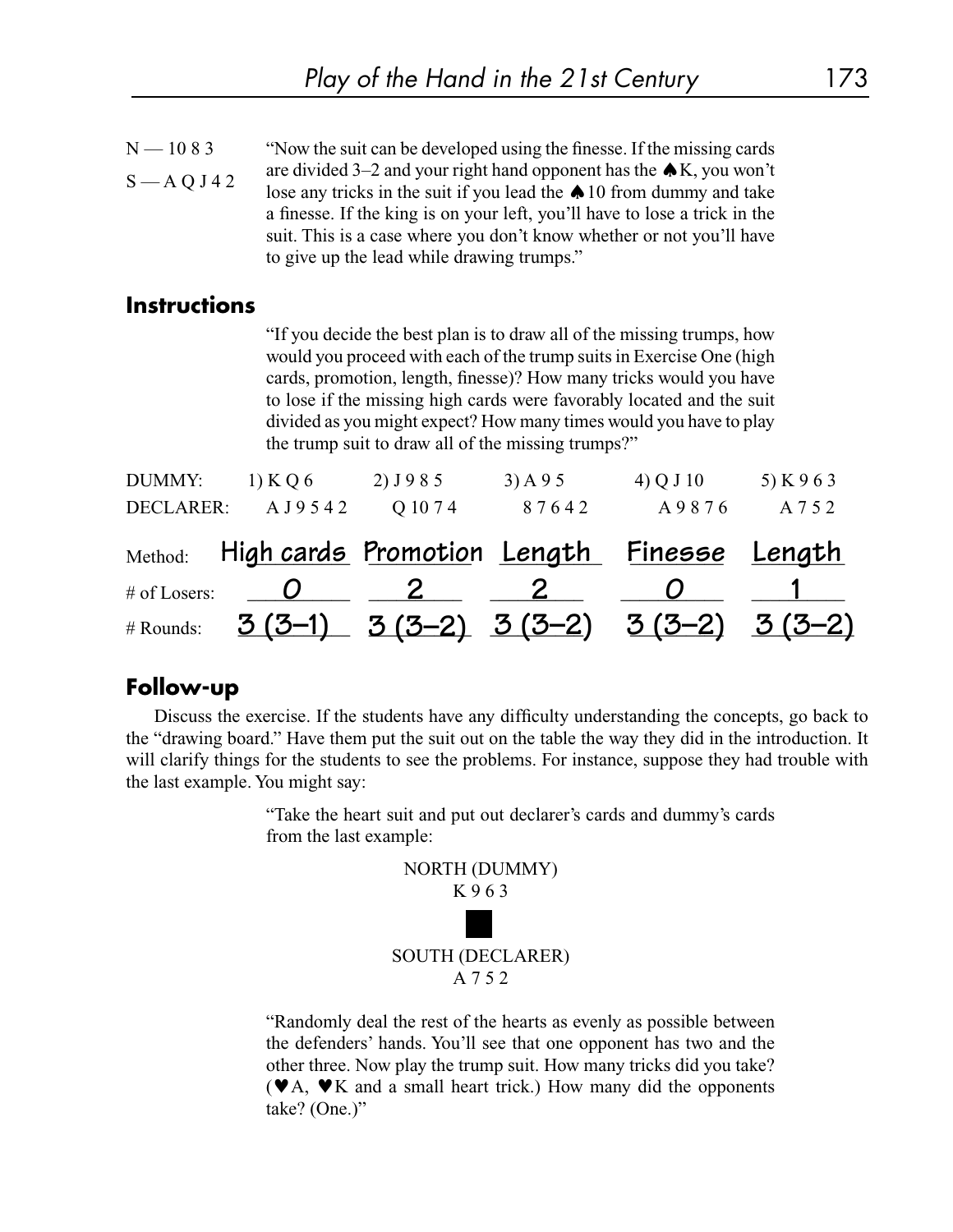## **Conclusion**

"When drawing trumps, you can set up trump winners through promotion, long suits or the finesse. Don't play more rounds of the suit than necessary. There are 13 trumps in total. If you have eight, the opponents have only five  $(13 - 8 = 5)$ . Keep track of their trumps. When they don't have any left, don't lead any more."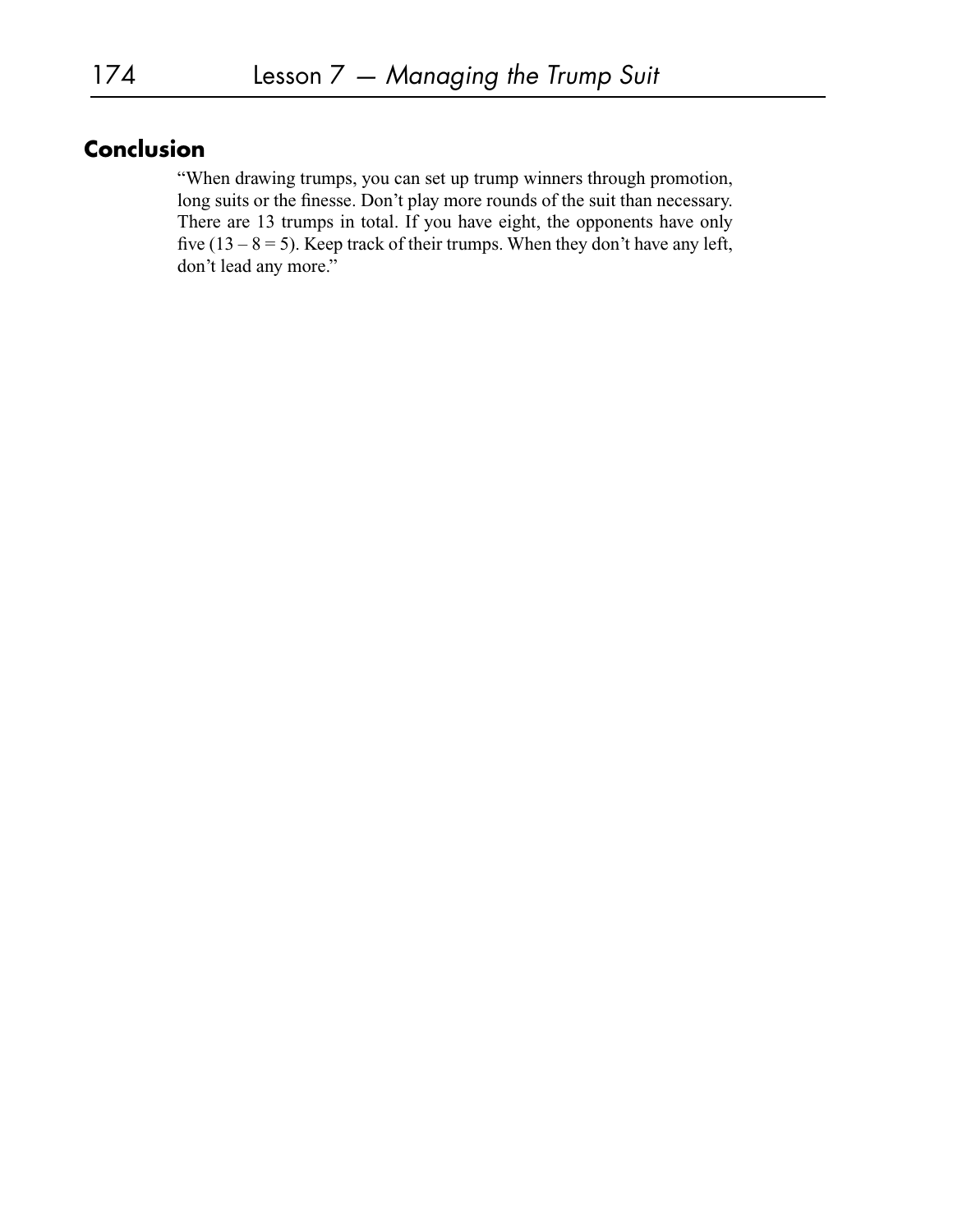## *EXERCISE TWO:* **Looking at Quick Losers and Slow Losers**

#### **Introduction**

"Before you decide whether or not to draw trumps, consult your PLAN. In the following exercise, you're in a contract of  $4\spadesuit$  and can afford three losers. You'll need to determine how many *quick losers* and how many *slow losers* you have.

"Remember that a quick loser is one that the opponents can take as soon as they get the lead. A slow loser is one that they can't take before they give the lead back to you. Lay out the following diamond suit:



"How many losers are there? (One.) Is it quick or slow? (Slow. You get the lead with the ace and king, before the opponents are entitled to their winner.)

"Replace the  $\blacklozenge$  A and  $\blacklozenge$  5 with the  $\blacklozenge$  Q and  $\blacklozenge$  J:



"How many losers are there? (One.) Is it quick or slow? (Quick. The opponents can win a trick with the ace as soon as they get the lead.)"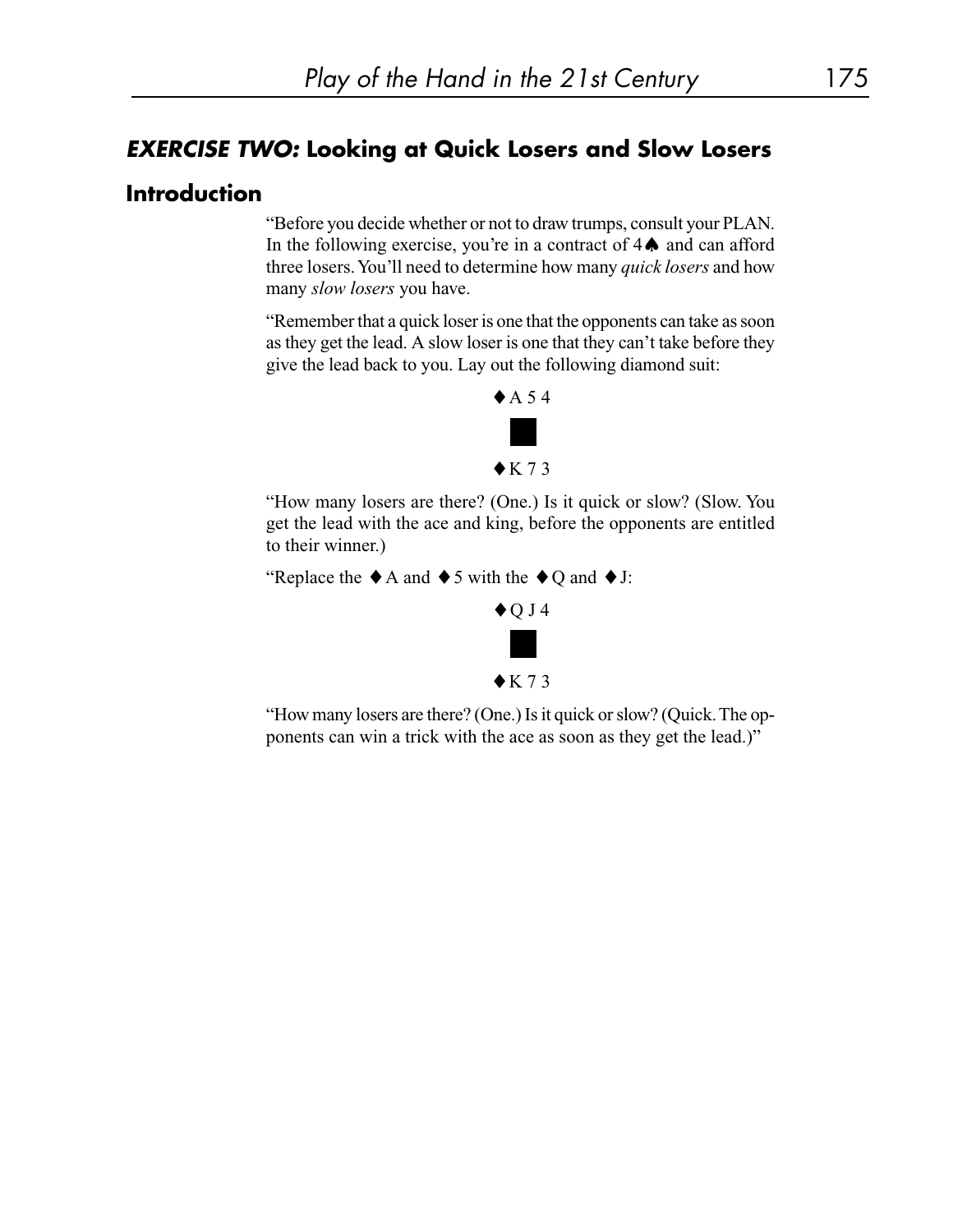## **Instructions**

"The opening lead is the  $\blacktriangledown$ Q against your contract of 4 $\blacklozenge$ . How many losers do you have in each of the examples in Exercise Two after winning the first trick with the  $\blacktriangledown A$ ? Are they quick or slow?"

| 1) DUMMY                    | 2) DUMMY                              | 3) DUMMY                    |  |
|-----------------------------|---------------------------------------|-----------------------------|--|
| A A Q 86                    | $\spadesuit$ Q 10 8 2                 | $\spadesuit$ J964           |  |
| $\blacktriangledown$ A 9 5  | $\blacktriangleright$ AK3             | $\blacktriangleright$ A 84  |  |
| $\blacklozenge$ 742         | $\blacklozenge$ J 8                   | $\triangle$ AQ <sub>3</sub> |  |
| K54                         | KQJ5                                  | $\clubsuit$ Q 74            |  |
|                             |                                       |                             |  |
| <b>DECLARER</b>             | <b>DECLARER</b>                       | <b>DECLARER</b>             |  |
| KJ754                       | KJ976                                 | $\bigcirc$ Q 10 8 7 3       |  |
| $\blacktriangledown$ 10 8 3 | $\blacktriangledown$ 984              | 9762                        |  |
| $\blacklozenge$ Q           | $\blacklozenge$ Q 10                  | $\blacklozenge$ K 5         |  |
| A Q J2                      | A82                                   | A K 8                       |  |
| Quick losers: $3$           | Quick losers: $\overline{\mathbf{3}}$ | Quick losers: $\frac{4}{ }$ |  |
| Slow losers:                | Slow losers: $\qquad \qquad$ 1        | Slow losers: _              |  |
| Total losers:               | Total losers:                         | Total losers:               |  |

## **Follow-up**

Discuss the exercise.

## **Conclusion**

"Before making a decision as to whether or not to draw trumps right away, declarer has to know how many quick losers and slow losers there are."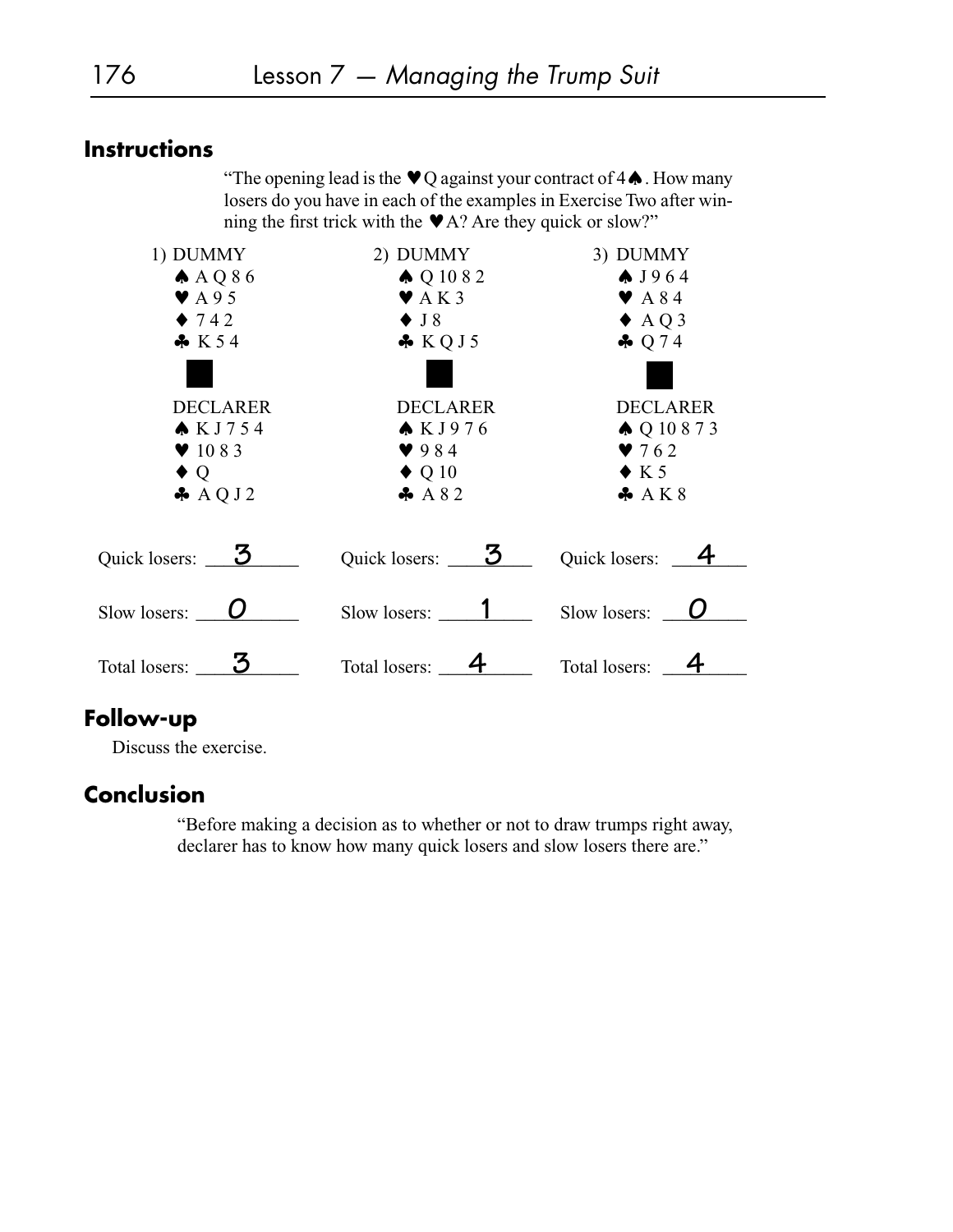### *EXERCISE THREE:* **Drawing Trumps**

#### **Introduction**

"Deciding whether or not you can afford to draw trumps right away involves three considerations. The first consideration is whether or not you need some of your trumps for other purposes. For example, if you're planning to ruff losers in the dummy, you can't afford to leave fewer trumps in dummy than you need to ruff your losers.

"Assuming you don't need your trumps for any other purpose, you must then consider whether or not you'll have to give up the lead to the opponents while drawing trumps. If you don't have to give up the lead, you can go ahead and draw trumps and then go about your other business.

"If you do have to give up the lead, there is a third consideration. Do you have too many quick losers? If you have too many quick losers, you can't afford to give up the lead, until you have reduced the number of quick losers to a number you can afford. On the other hand, if you don't have too many quick losers — some of your losers are slow — you can start drawing trumps right away. The opponents can't defeat your contract when they get the lead.

"This sounds a little complicated. Let's try an exercise to give you a feeling of when you draw trumps and when you delay drawing trumps."

#### **Instructions**

"The opening lead is the  $\blacktriangledown Q$  against your contract of 4 $\blacktriangle$ . In each of the following examples, will declarer have to lose the lead to draw trumps? Should declarer start by drawing the trumps? Give a reason for your answer."

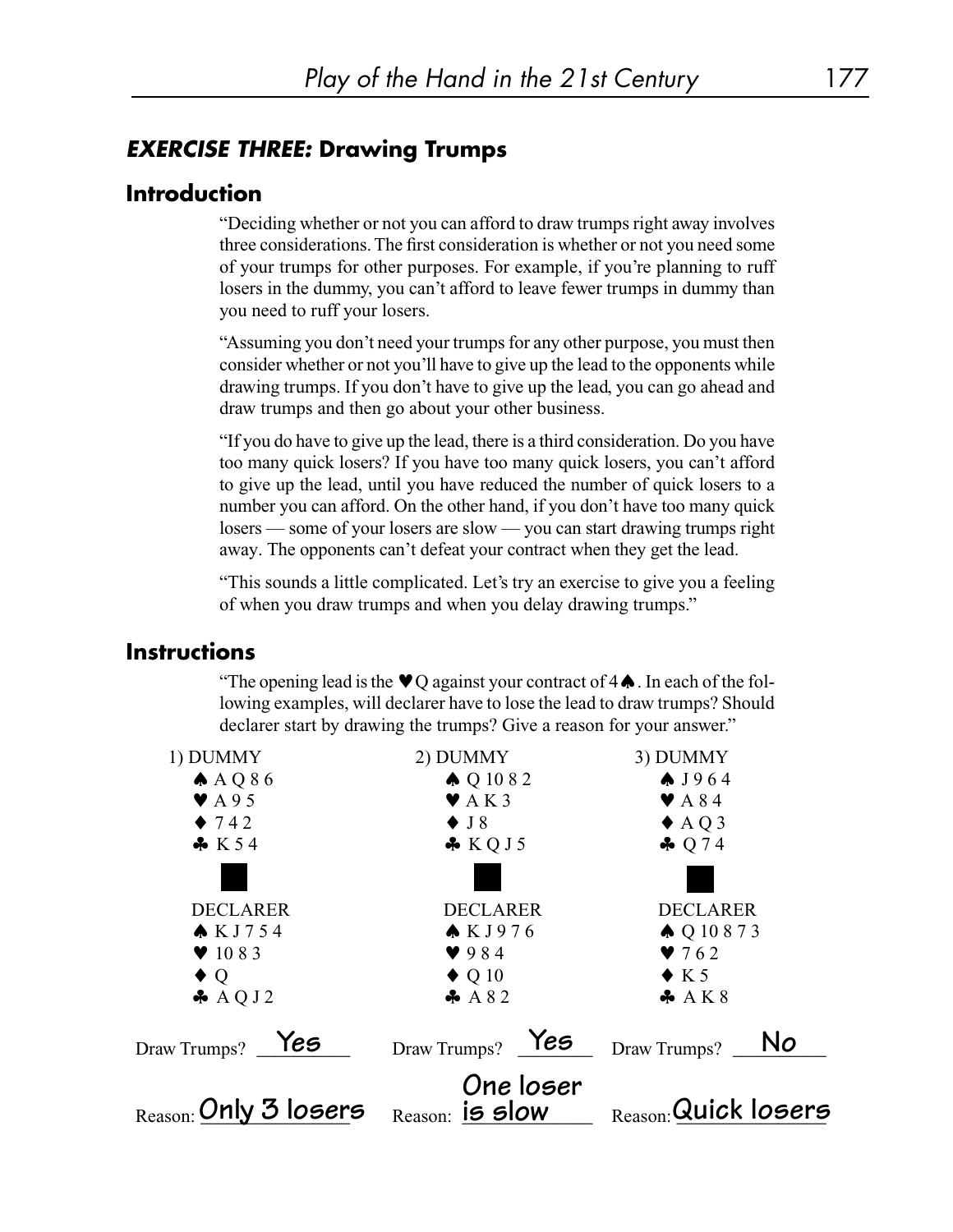### **Follow-up**

Discuss this exercise with the class as a whole. Discussions within smaller groups might get too complicated. Say something like this:

> "In the first example, do you draw trumps right away? (Yes.) Why? (You don't need the trumps for any other purpose and you have only three losers, which you can afford. You want to *get the kiddies off the street* as fast as possible since they represent the only danger to your contract.

> "Do you draw trumps right away on the second example? (Yes.) Why? (You have four losers, but only three of them are quick. Your heart loser is slow. When you give up the lead, the opponents will have to give it back before they can take a heart trick. You can finish drawing trumps and then safely discard your heart loser on dummy's extra club trick.)

> "In the third example, should you play trumps right away? (No.) Why not? (There are four quick losers, one too many. You'll have to dispose of one of your quick losers before giving up the lead. You must delay drawing trumps and, instead, discard one of your heart losers on dummy's extra diamond winner. You are down to three losers and can safely start to draw trumps.)"

#### **Conclusion**

"It's difficult to have hard and fast rules about when to draw the trumps. The key is to take the various considerations into account when making your PLAN: Do you need the trumps for more pressing purposes? Would you have to give up the lead while drawing trumps? Do you have too many quick losers to be able to give up the lead?"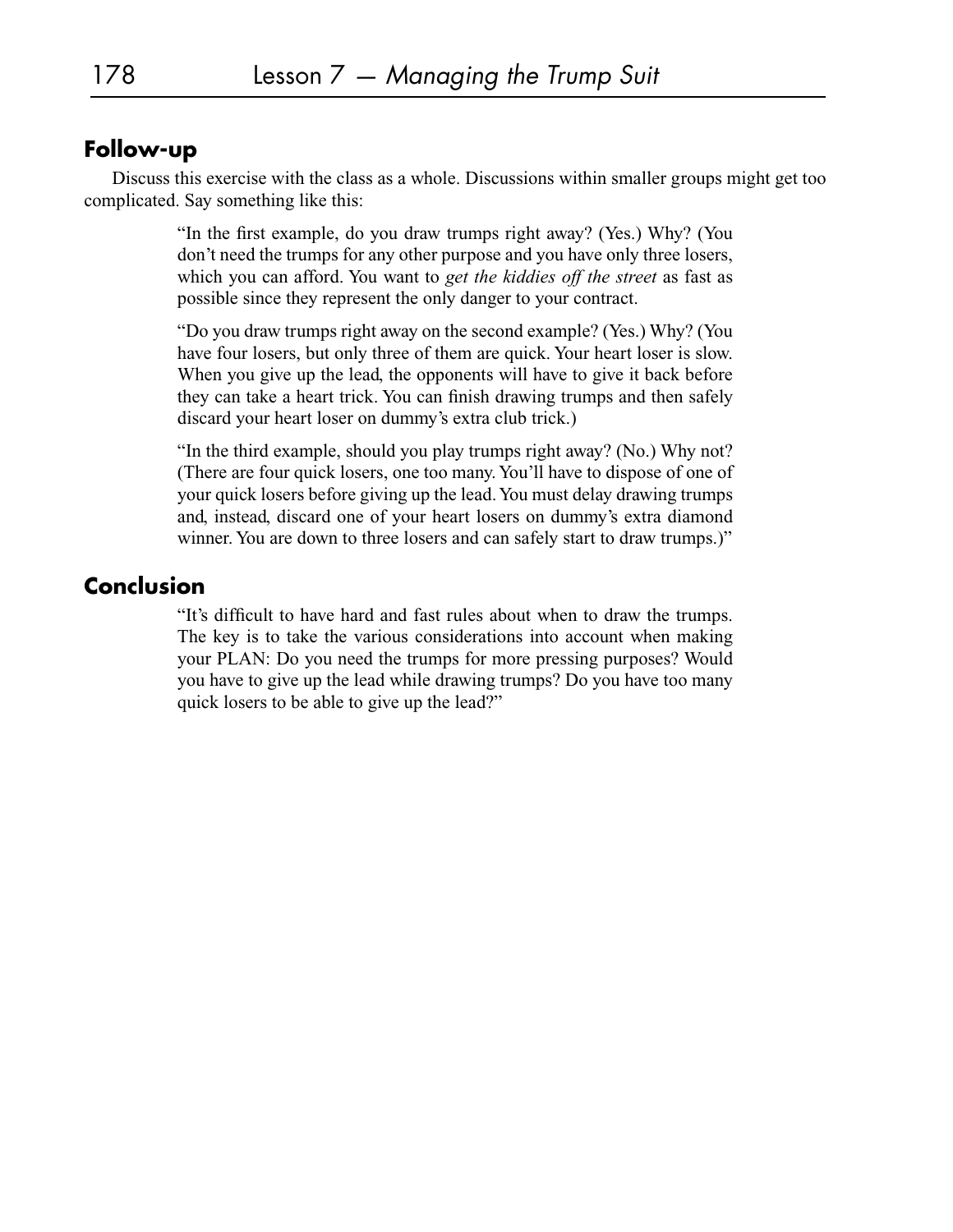### *EXERCISE FOUR:* **Side Suit Establishment**

#### **Introduction**

"If you're playing in notrump, you often have to give up the lead to the opponents in order to establish a suit. In a trump contract, you can sometimes establish a side suit without losing the lead because you can utilize the trump suit.

"Suppose you're playing with hearts as the trump suit and you have lots of entries to the dummy. Take the diamonds and lay out the following side suit:



"Playing in a notrump contract, you may develop extra tricks from length in such a suit. You play the  $\blacklozenge K$ ,  $\blacklozenge A$  and another diamond. If the six missing diamonds are divided 3–3, dummy's two remaining cards are winners. If the suit breaks 4–2, you can go back to dummy and lead the suit again, giving up another trick to the opponents. Now your remaining diamond is a winner.

"In a suit contract, you can do better. If you need to develop a couple of extra winners on which to discard losers, you can use the trump suit to help you out. After playing the  $\blacklozenge$  K and  $\blacklozenge$  A, you can lead the suit again, but instead of giving the trick to the opponents, you can ruff it. If the missing cards are 3–3, you will have established two extra winners. If the suit breaks 4–2, you can go back over to dummy and lead the suit again and ruff it. Now you have one extra winner without giving up a trick to the opponents."

#### **Instructions**

"How would you expect the missing cards to be divided in each of the side suits in Exercise Four? How many trumps would you need to establish the side suit if the missing cards were divided as you would expect?"

| DUMMY:              |    |    |         | 1) A K 8 6 4 2) A K 9 6 4 3) A 9 7 6 3 2 4) A K 9 8 4 2 5) A Q 7 4 2 |     |
|---------------------|----|----|---------|----------------------------------------------------------------------|-----|
| DECLARER:           | 32 |    |         | 53                                                                   | K 5 |
| Division:           |    | -3 | $4 - 2$ | $-2$                                                                 |     |
| Trumps<br>required: |    |    |         |                                                                      |     |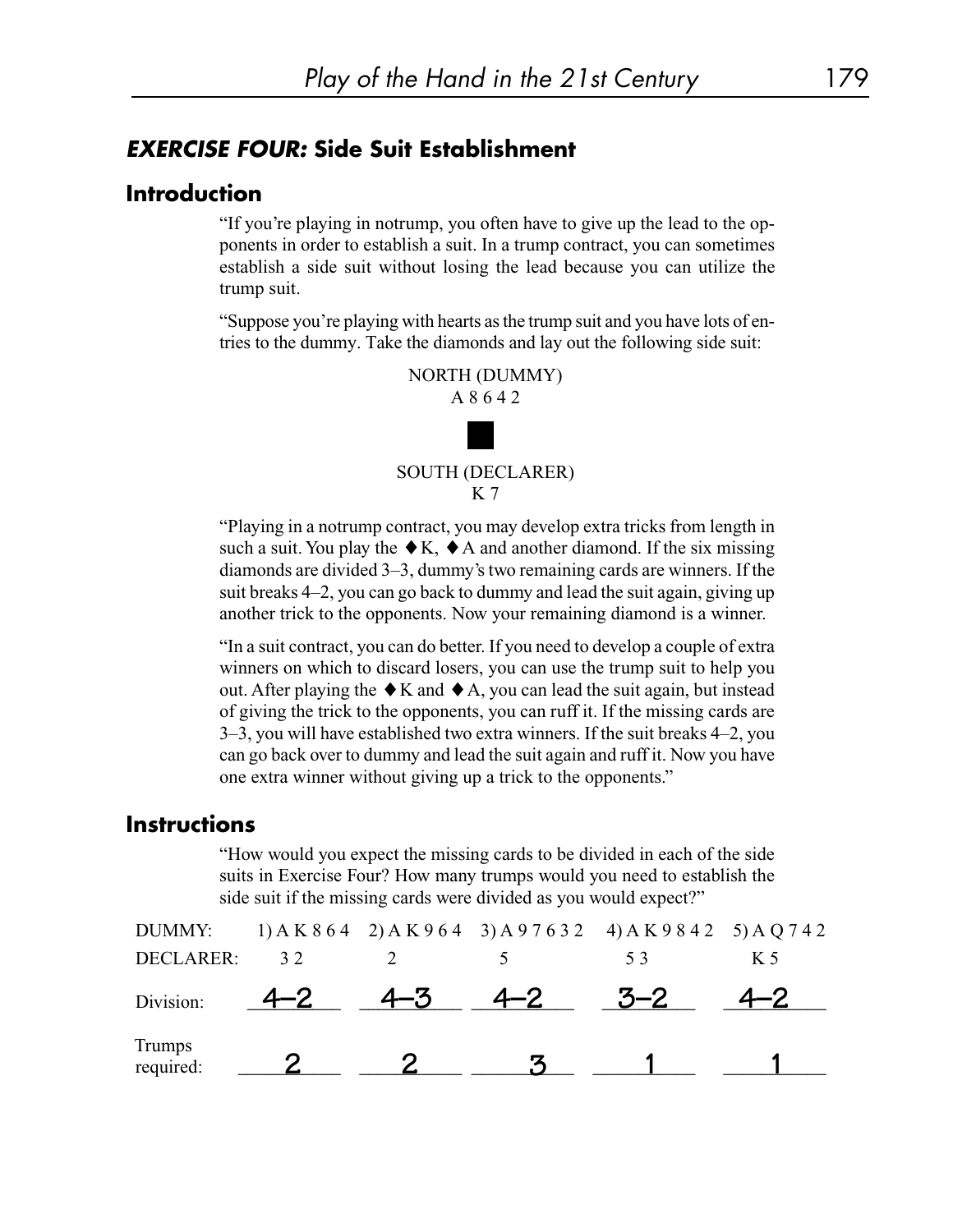## **Follow-up**

Discuss the exercise.

Remember, you don't have to do every example in the exercise. You could say that the first example is essentially identical to the one already discussed and skip over it. Or you could leave the last couple of examples for homework.

## **Conclusion**

"The trump cards can work well with a side suit to help establish winners without giving up the lead to the opponents."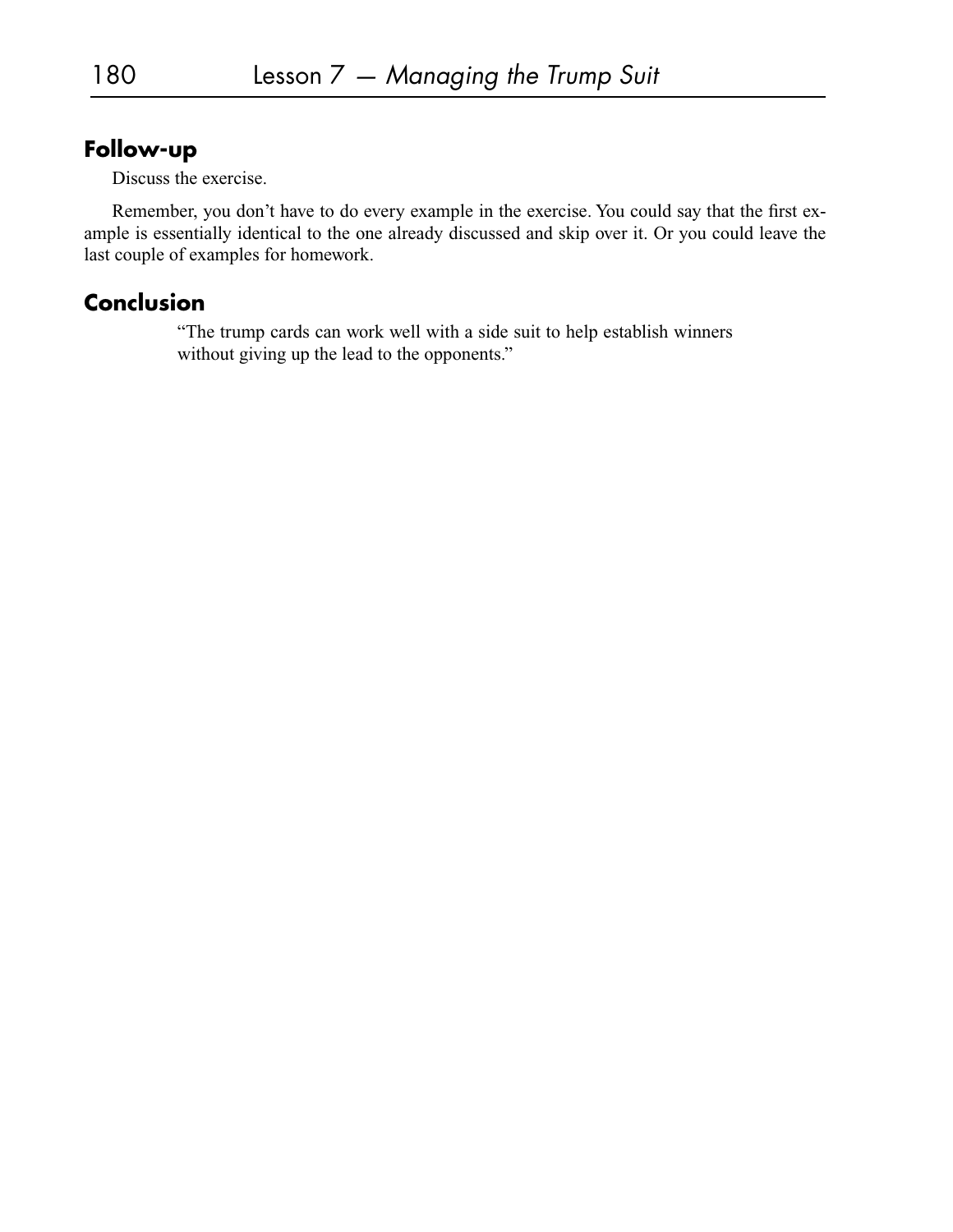#### *EXERCISE FIVE:* **Attitude Signals**

#### **Introduction**

"When you're defending a contract, it's important to try to communicate with your partner — to tell what suits you like and don't like. You can't do this by kicking partner under the table or through a raised eyebrow or any other gesture. You can do it only with the cards you play.

"Those small cards can be useful because some are smaller than others. For example, suppose you have the 8–4–2 in a suit, three small cards. The two is smaller than the eight. This is the basis for signaling to your partner. When you are going to play a small card to a trick, if you play a very small one, such as the two, you tell your partner you aren't interested in the suit. You send a discouraging signal. On the other hand, if you play the eight, one of the larger small cards, you tell your partner you like the suit. You send an encouraging signal.

"Such attitude signals are very important throughout the play. In general, a high card (seven or higher) is encouraging. A low card (five or smaller) is discouraging. Of course, you will not always have the luxury of sending such clear-cut signals. Your only small cards in a suit may be the 3 and 2. If you like the suit, the best you can do is play an "encouraging 3" (maybe partner will notice that the 2 is missing). Similarly, if you were dealt the 8 and 9, it's going to be difficult to send a discouraging signal.

"Let's look at an example. Lay out the following spades for yourself (East) and dummy, with your partner leading the  $\spadesuit 5$ :



#### SOUTH (DECLARER)

"Suppose the  $\spadesuit$  A is played from the dummy. You can't win the trick, but you do have a choice of playing either the 7 or the 2. The 7 would say you like the suit, and the 2 would say you don't. Which card would you choose? (The 7, because you have the  $\triangle K$  and can win the next spade trick.)

"Let's look at an example in the exercises."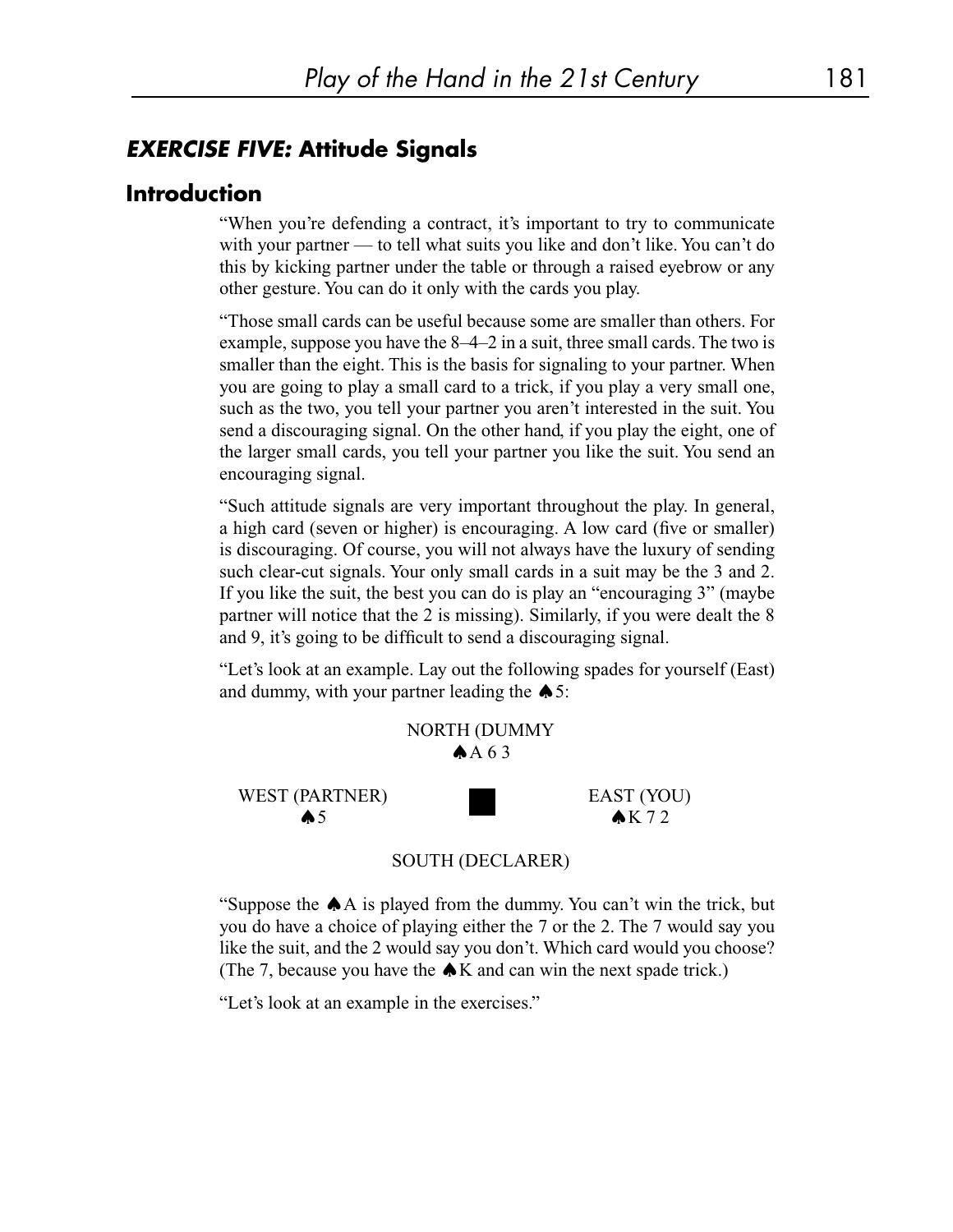## **Instructions**

"You are defending a contract of 3NT, and your partner leads the  $\spadesuit$  5. Declarer plays the A from dummy. Circle the spade you would play in each of the examples in Exercise Five:"



#### **Follow-up**

Discuss the exercise.

## **Conclusion**

"Sometimes you can give your partner an attitude signal to tell partner whether or not you like a particular suit. A high card is generally encouraging. A low card is discouraging. Of course, such signals will only be useful if partner is watching for them!"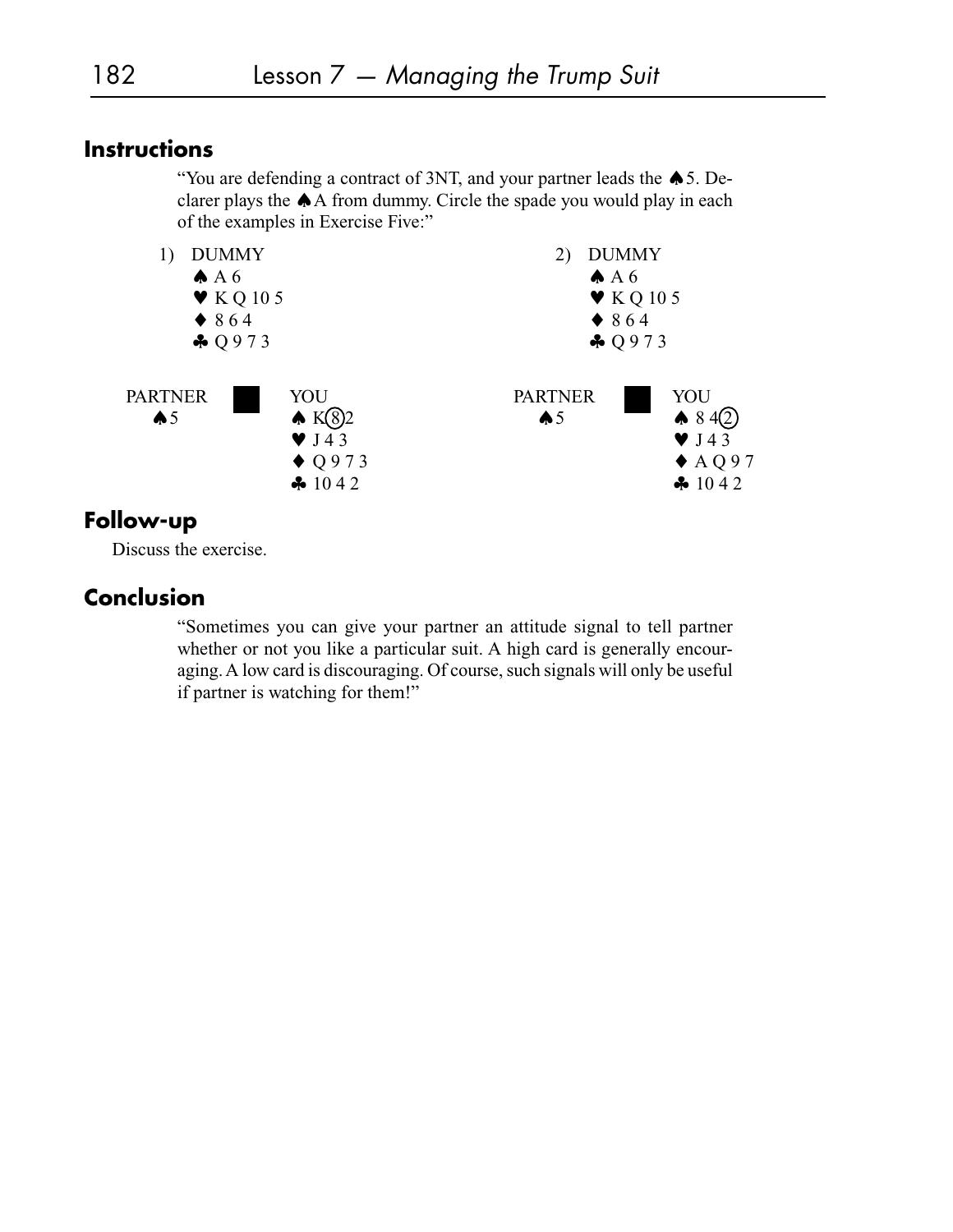### *EXERCISE SIX:* **Bidding Slams**

#### **Introduction**

"The decision on what level to play the contract is usually between partscore and game. With fewer than 25 combined points, the partnership steers toward the best partscore. With 25 or more points, the partnership heads for game.

"There is a large bonus for bidding a slam, however, in addition to the game bonus in the scoring. A small slam is a contract to take 12 tricks and a grand slam is a contract to take all 13. To get to a small slam, the partnership should have somewhere between 33 and 36 combined points. To bid a grand slam requires 37 or more points.

"How does the partnership know when to bid a slam? When one of the partners has clearly described the strength of the hand, the other partner will be able to add up the combined points. For example, if opener bids 1NT showing 15 to 17 HCP and responder has 17 points, opener knows the partnership has somewhere between 32 and 34 points and probably belongs at the slam level. Similarly, if opener has 20 points and bids  $1\spadesuit$ , and responder bids 2NT showing at least 13 HCP, opener knows the partnership belongs in slam. Remember, whenever you are suggesting as responder either 2NT or 3NT as a final contract, you value your hand with HCP.

"In which strain should the partnership play? Unlike game level contracts, all slam level contracts require the same number of tricks. There's no priority given to the major suits or to notrump. You can bid a slam in any Golden Fit of eight or more cards."

#### **Instructions**

"Your partner opens the bidding 1NT. What do you respond with each of the hands in Exercise Six?"

| $\triangle$ K J 9                  | 2) $\spadesuit$ A                  | $3)$ $\spadesuit$ A K Q                                           |
|------------------------------------|------------------------------------|-------------------------------------------------------------------|
| $\blacktriangledown$ AQ 3          | $\blacktriangledown$ 10 8 2        | $\blacktriangledown$ A 72                                         |
| $\blacklozenge$ Q94                | $\blacklozenge$ KQJ863             | $\blacklozenge$ Q J 10 7                                          |
| KQJ2                               | $A$ $O$ 5                          | $\clubsuit$ KQJ                                                   |
| Opener's<br>range: 15 to 17        | Opener's<br>range: <u>15 to 17</u> | Opener's<br>range: $15 to 17$                                     |
| Responder's<br>points: $\qquad 18$ | Responder's<br>points: $\qquad 18$ | Responder's<br>points: $\_\_\_\_\_$ 22                            |
| Combined<br>range: $35$ to 35      | Combined                           | Combined<br>range: $33 \text{ to } 35$ range: $37 \text{ to } 39$ |
| Response: $\blacksquare$           | Response:                          | 7NT<br>Response:                                                  |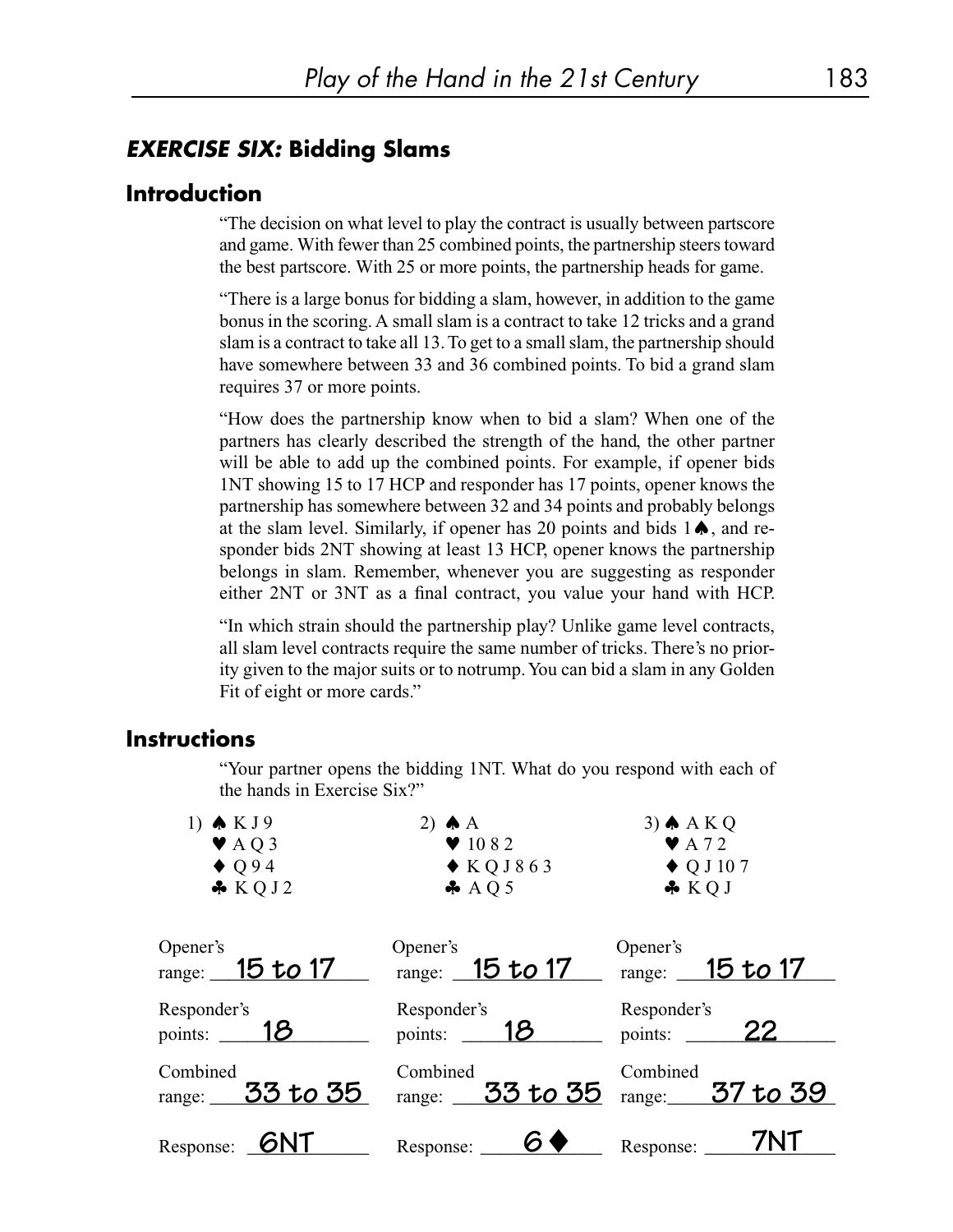### **Follow-up**

"In the first hand, responder has 18 HCP. Even if opener has the minimum, 15, the total is 33 (15 + 18 = 33). It's interesting to note that if opener has 17 points, the total is 35 — not enough for a grand slam. With no apparent Golden Fit, responder would jump directly to 6NT.

"In the second hand, responder has 18 points and again knows that the partnership should be playing at the slam level. Since opener is showing a balanced hand, opener must have at least two diamonds, so there is a Golden Fit. Knowing both the level and strain, responder can jump right to  $6 \blacklozenge$ .

"The last hand looks too good to believe. Partner starts with 1NT and you have a monstrous 22 HCP hand. Even if opener has only 15 points, there's a total of 37. That's enough for a grand slam. A grand slam doesn't come up that often, so when it does, you want to be sure to bid it. Responder should jump to 7NT."

### **Conclusion**

"If you know that there are 33 to 36 combined points, you should strive to make sure the partnership gets to the slam level. If you can see that there are more than 36 combined points, you should bid a grand slam. Look for a Golden Fit. If you cannot find one, play the slam in notrump."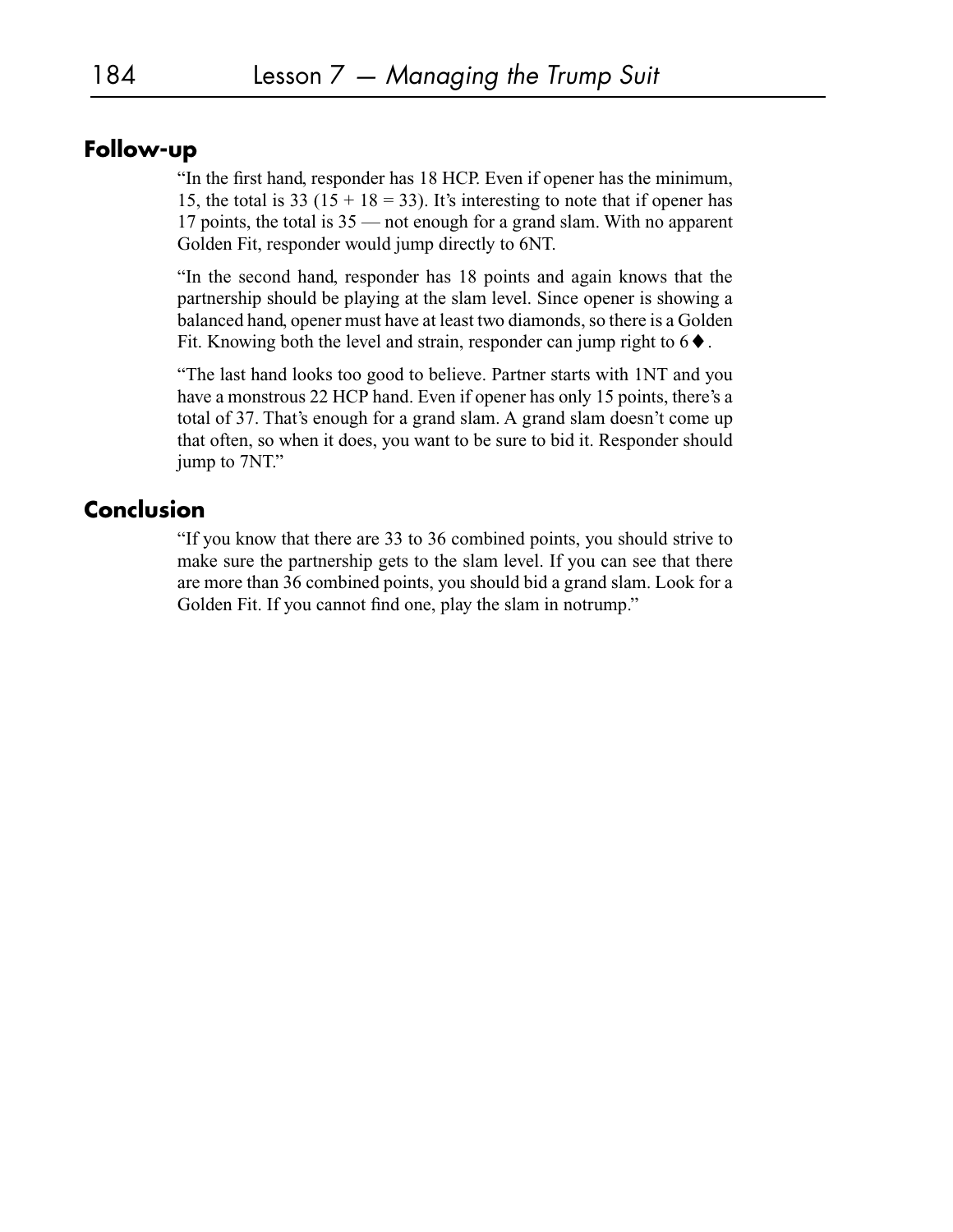#### *EXERCISE SEVEN:* **Inviting Slam**

## **Introduction**

"Sometimes you know a slam is possible, but it depends on whether partner is at the top or bottom of the range promised. You need more information. You want to invite partner to bid a slam if partner is at the top of the range. If not, partner can decline the invitation and pass.

"This is similar to the situation where you invite partner to game by raising 1NT to 2NT. You go beyond the normal partscore of 1NT, but you don't go all the way to game. To invite partner to bid a slam, you bid one level beyond the safe game contract. For example, if partner opens the bidding 1NT, you can invite him to slam by bidding 4NT, one level beyond the game contract of 3NT.

"Let's look at a couple of examples."

#### **Instructions**

"Your partner opens the bidding 1NT. What do you respond with each of the hands in Exercise Seven?"

| 1) $\spadesuit$ J73                             | 2) $\bullet$ K J 10 8 7 3              |
|-------------------------------------------------|----------------------------------------|
| $\blacktriangledown$ KQ<br>$\triangle$ A K 10 2 | $\blacktriangledown$ Q 3               |
| K1095                                           | $\triangle$ AQ8<br>$\clubsuit$ Q 5     |
| Opener's<br>range: $15 to 17$                   | Opener's<br>range: $15 to 17$          |
| Responder's<br>$points:$ 16 HCP                 | Responder's<br>points: 16 total points |
| Combined<br>range: $32$ to 34                   | Combined<br>range: 32 to 34            |
| Response:                                       | Response:                              |

#### **Follow-up**

"In the first hand, responder has 16 HCP and knows that the combined range is somewhere between 31 and 33 points. With a minimum, opener doesn't want to be in slam. If opener has a maximum, there should be a slam. With no apparent Golden Fit, responder bids 4NT to invite opener to bid a slam. Opener will accept with 17 HCP, by bidding 6NT, and decline with 15 HCP, by passing. With 16 HCP — opener will flip a coin.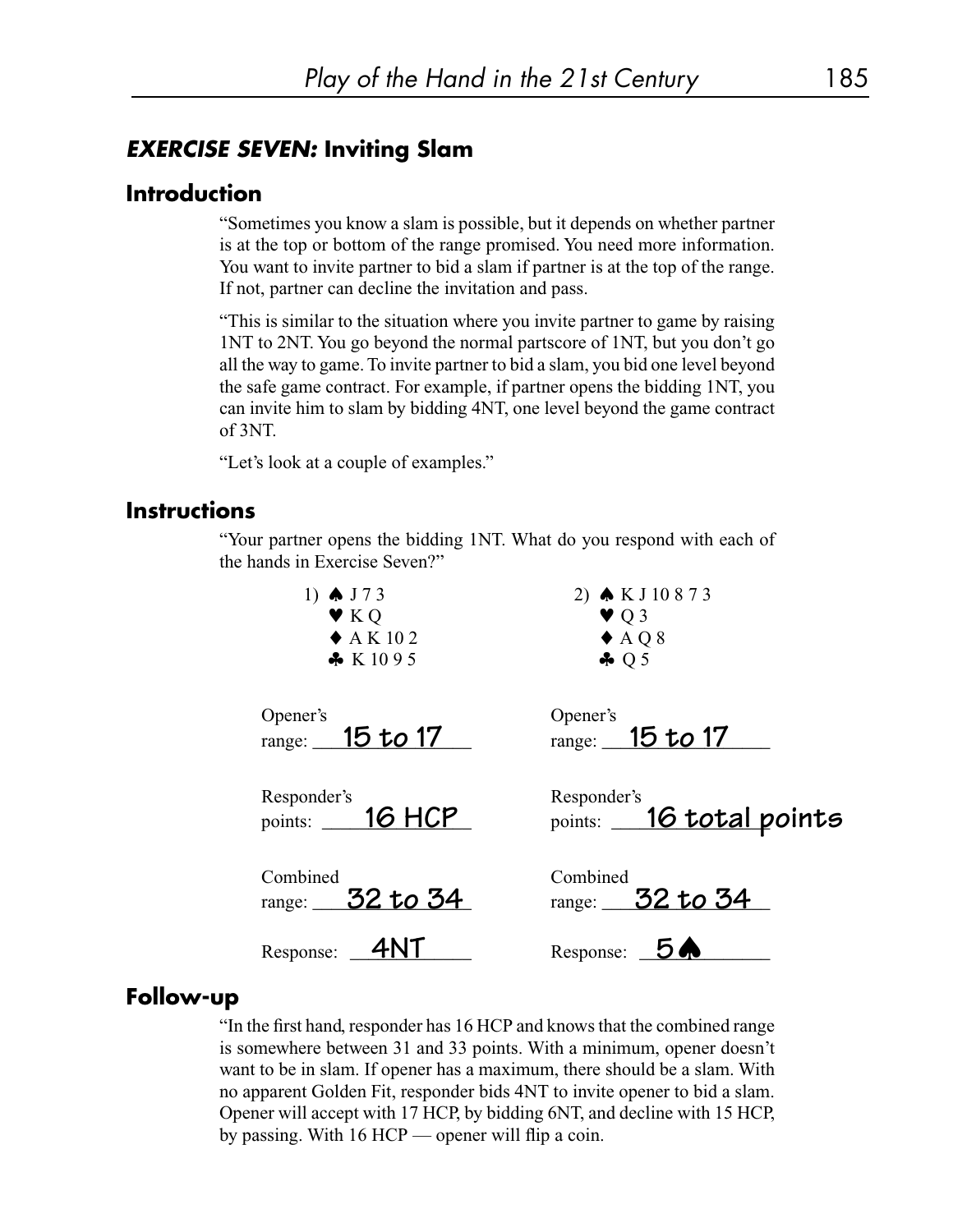"On the second hand, responder has 16 total points, counting 2 points for the six-card suit. Responder uses total points, because responder does not expect the final contract to be notrump. Responder knows there is a Golden Fit in spades and can invite opener to slam by going one level beyond game and bidding  $5 \spadesuit$ ."

### **Conclusion**

"If responder knows there is a possibility for a slam, responder can invite opener by bidding one level beyond game."

Naturally, there are many more considerations for bidding slams, but this quantitative method works well for the students. More sophisticated methods can wait until they are more experienced.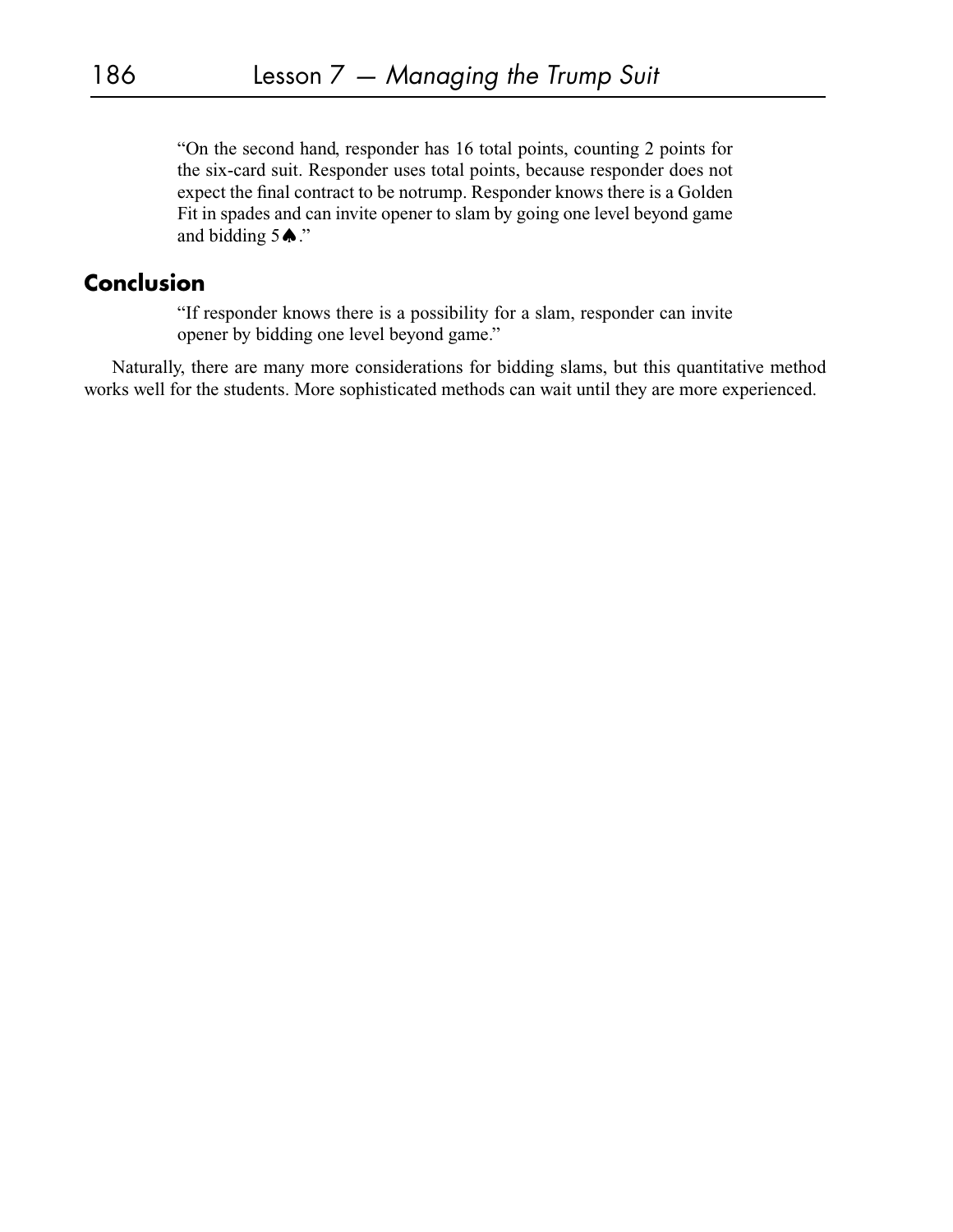## *EXERCISE EIGHT:* **Responding to Blackwood**

#### **Introduction**

"Sometimes you have enough points for a slam but are missing two key cards, such as two aces or the ace and king in one suit. Given the chance, you might be able to develop the 12 tricks you need. Since the opponents get to make the opening lead, however, they get the first opportunity to take their two tricks.

"To help out in such a situation, Easley Blackwood invented the Blackwood convention, so you can find out how many aces your partner has. Combining this knowledge with the number of aces in your hand, you quickly learn if you are missing too many.

"The Blackwood convention is used only after the partnership has agreed on a trump suit. It works this way. Once a trump suit has been agreed upon, a bid of 4NT is artificial (conventional) and asks partner how many aces there are in the hand. Partner responds by bidding as cheaply as possible,  $5\clubsuit$  with no aces. Another step up,  $5 \blacklozenge$  with one ace. One more step,  $5 \blacktriangledown$  with two aces and 5  $\spadesuit$  with three aces. With all four, partner responds 5  $\clubsuit$  as though there weren't any aces in the hand. Presumably you can tell whether partner has none or all four.

"Let's see how it all works."

#### **Instructions**

"You open the bidding  $1 \spadesuit$ , and your partner responds 4NT, the Blackwood convention (agreeing spades are trumps by inference). What do you rebid with each of the hands in Exercise Eight?"

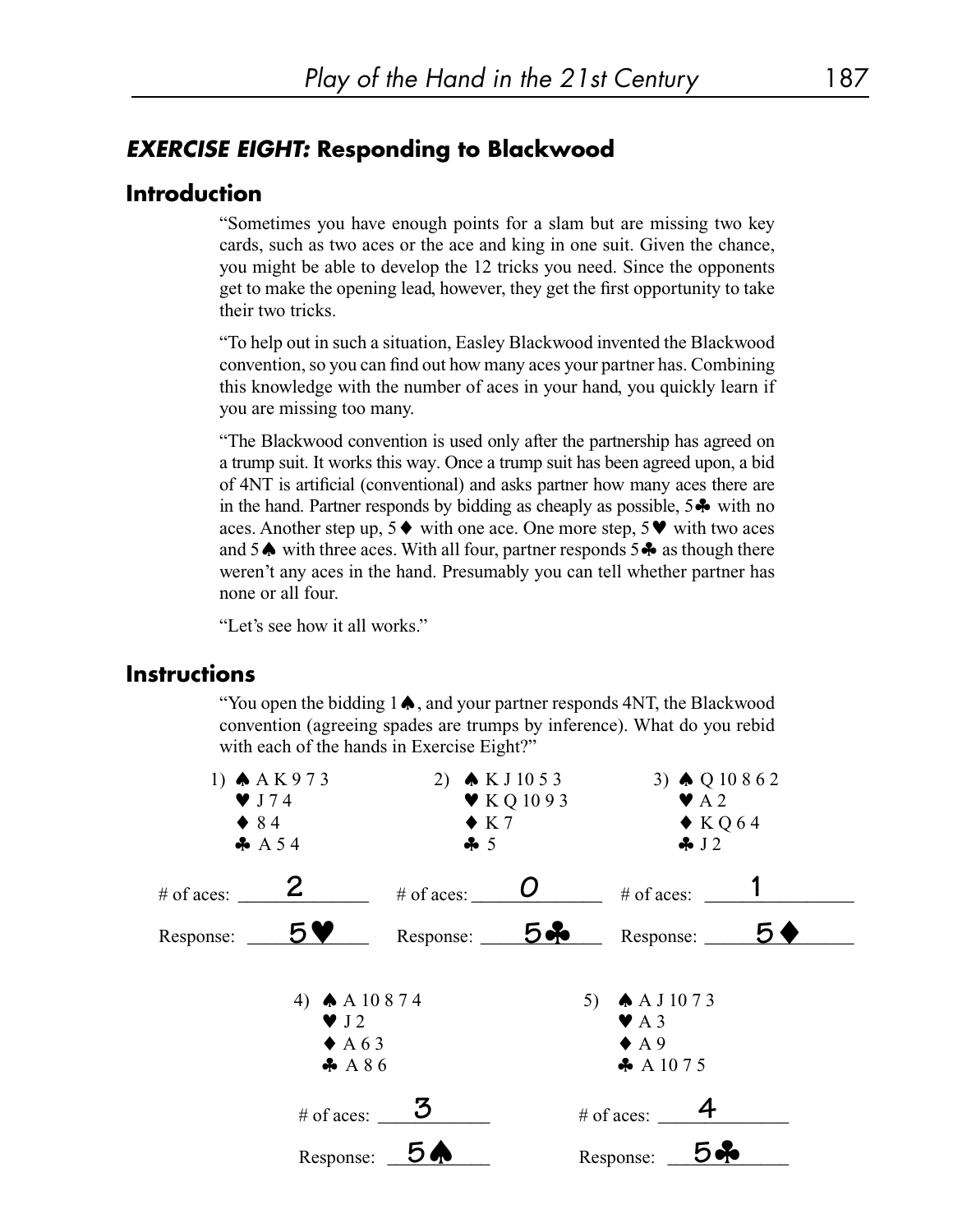## **Follow-up**

"In the first hand, there are two aces. What would you respond? ( $5\blacktriangledown$ ). This will tell partner what partner needs to know. Missing two aces, partner can stay out of slam by signing off in  $5\spadesuit$ . If only one ace is missing, partner can bid  $6\spadesuit$ .

"In the second hand, what do you bid without any aces? ( $5\clubsuit$ .) Notice how this has nothing to do with clubs. It's an artificial response, similar to the  $2 \blacklozenge$  response to Stayman or the 2NT response to a strong two-bid when you have a weak hand. Partner won't leave you in  $5\clubsuit$ . Partner will return to the agreed trump suit at the appropriate level.

"In the third hand, what do you bid to show one ace?  $(5 \blacklozenge)$ .

"In the fourth hand, how do you show three aces?  $(5\spadesuit)$ .)

"In the last hand, how do you show all four aces?  $(5\clubsuit)$ .) The reason you use 5. The rather than the next step after  $5\spadesuit$ , 5NT, is that if the partnership has all the aces, your partner can ask about kings by bidding 5NT. This is an extension of the Blackwood convention. It would only be used if you were interested in a grand slam, since any response will put you at the six level. You show kings in a similar fashion to aces —  $6\clubsuit$  for none,  $6\spadesuit$  for one, etc."

#### **Conclusion**

"The Blackwood convention is a way of finding out how many aces the partnership has. It can be used when this information will be helpful in deciding whether or not to bid a slam."

The Gerber convention is also mentioned in the text. You can ask the students to read about it rather than risk confusing them with too many artificial bids. You also might tell them that they will probably do well in their slam bidding, even if they don't use the Blackwood convention. It's mentioned in order for them to have an answer next time someone asks, "Do you play Blackwood?"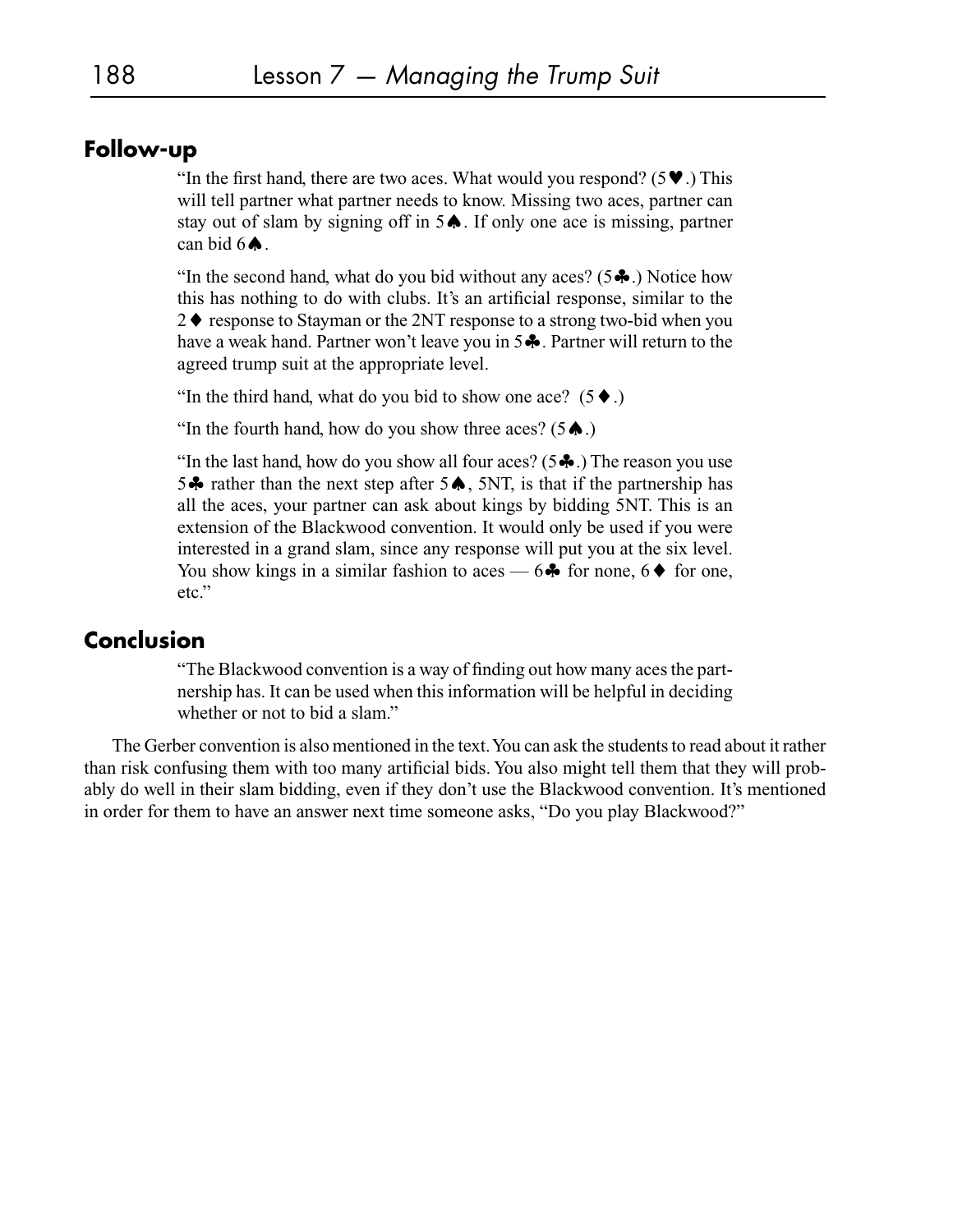# **SAMPLE DEALS**

### *EXERCISE NINE:* **Delaying Drawing Trumps**

#### **Introduction**

"It's a good idea to draw the opponents' trumps as soon as possible. Sometimes, though, other things take priority. In this deal, the contract is very high, and the opener can't afford too many losers. There is one more loser than declarer can afford, and so it's necessary to eliminate one. Before you can decide when the trumps should be drawn, consider whether or not you would lose the lead if you draw trumps and what the opponents would do if they got in the lead."

#### **Instructions**

"Turn up all of the cards on the first pre-dealt hand. Put each hand dummy style at the edge of the table in front of each player."





## **The Bidding**

"North passes. What does East open the bidding?  $(1 \blacklozenge)$ .

"South passes. West has 12 total points and support for opener's suit. What does West respond?  $(3 \blacklozenge)$ . This is the best bid available. This is a tough decision because no bid we have discussed to date covers the situation.)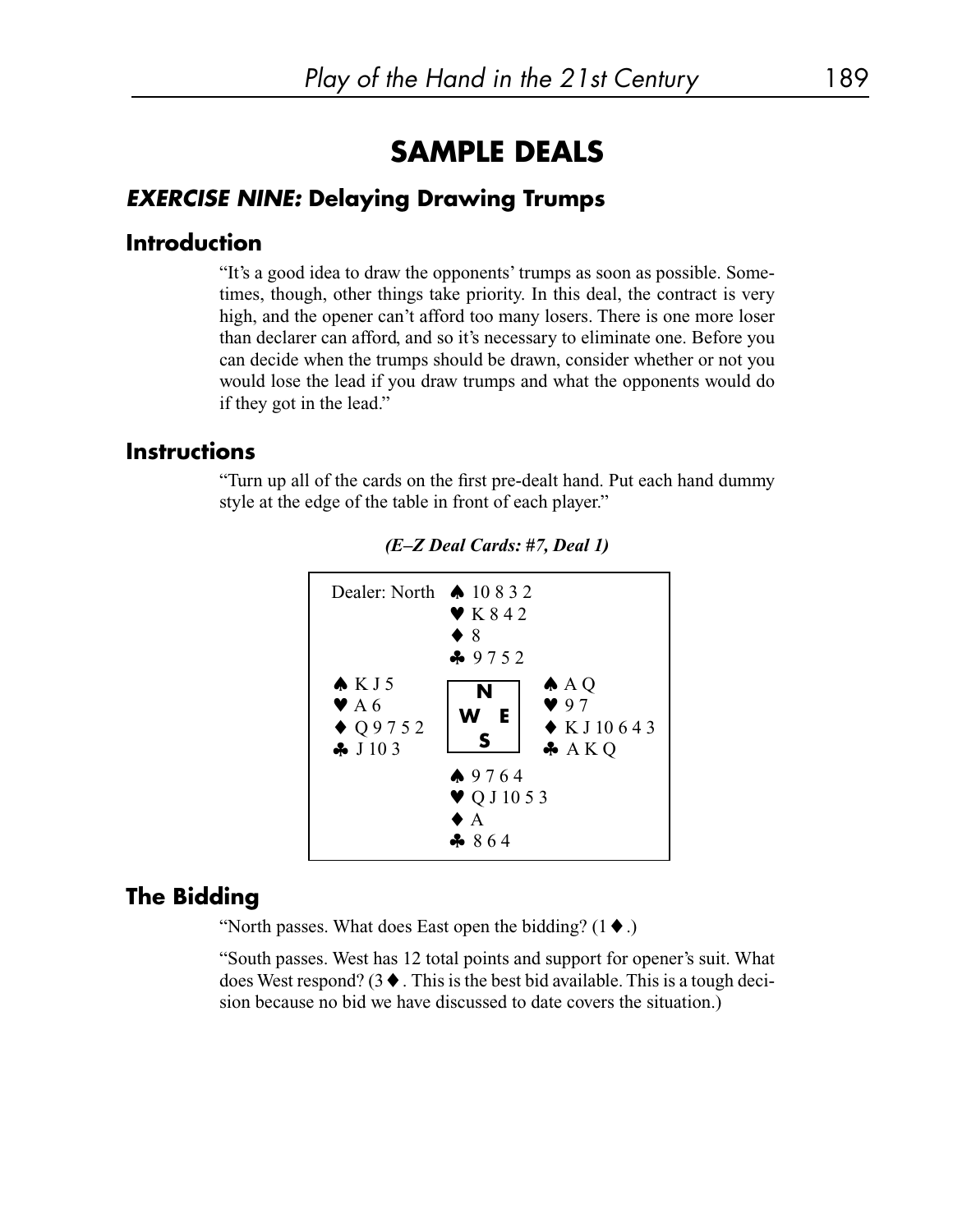"North passes. How many points does East have?  $(21 - 19$  HCPs plus 2 for the six-card suit.) How many points is West showing? (13 to 15). At what level does the partnership belong? (Slam.) Is there a Golden Fit? (Yes — diamonds.) What does East rebid?  $(6 \blacklozenge)$ ."

The students might want to use Blackwood at this point, which is fine. West will show one ace, and East will bid the slam. You can point out that Blackwood is not particularly helpful here, since it only tells you how many aces partner has, not which aces. The partnership could still be missing the  $\blacktriangleright$  A and  $\blacktriangleright$  K, for example. Without adding the complexity of cuebids, students are better off using quantitative slam bidding than trying to figure out when Blackwood would be helpful.

> "How does the auction proceed? (Pass, pass, pass.) What is the contract?  $(6 \blacklozenge)$  Who is the declarer? (East.)"

#### **The Play**

"Which player makes the opening lead? (South.) What would the opening lead be? ( $\blacktriangledown Q$ .) Assuming dummy wins the first trick, which card would North play? ( $\blacktriangledown 8$ , encouraging.)

"Declarer starts by making a PLAN:

- 1. **P***ause to consider your objective*
- 2. **L***ook at your winners and losers*
- 3. **A***nalyze your alternatives*
- 4. **N***ow put it all together*

"How can declarer eliminate a loser? (Discard a heart on the extra spade winner in dummy, playing the  $\spadesuit$  A and then overtaking the  $\spadesuit$  Q with the K.) Should declarer draw trumps first? (No.) If not, why not? (Too many quick losers.)"

#### **Follow-up**

Have the students bid and play the deal.

#### **Conclusion**

"Before you can decide whether or not to draw the trumps, consult your PLAN. With too many losers, make certain you eliminate any you can't afford before giving up the lead to the opponents. You may have to delay drawing trumps if doing so gives the opponents the lead."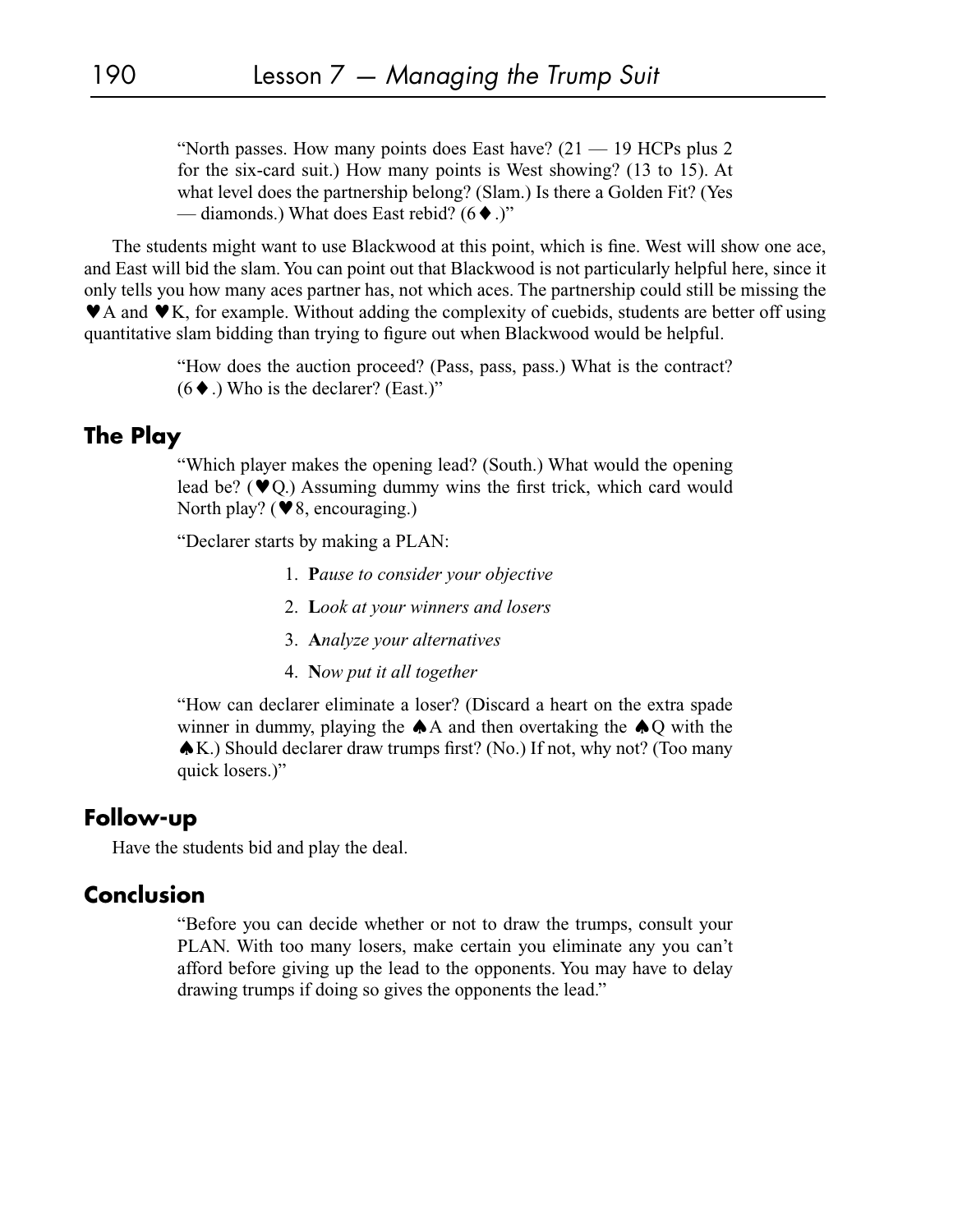#### *EXERCISE TEN:* **Care in the Trump Suit**

## **Introduction**

"Managing the trump suit well involves more than knowing when to draw trumps and how many to draw. You also have to know the size of the trumps required to do the job. Don't send a boy to do a man's job (or, as we've said before, a girl to do a woman's job). In this deal, it's possible to eliminate the losers declarer can't afford, but while doing so, declarer has to be careful to use the right-sized trumps to fit the job."

#### **Instructions**

"Turn up all of the cards on the second pre-dealt hand. Put each hand dummy style at the edge of the table in front of each player."



*(E–Z Deal Cards: #7, Deal 2)*

## **The Bidding**

"East passes. With a balanced hand too weak to open 1NT, what is South's opening bid?  $(1\clubsuit.)$ 

"West passes. North has three suits that can be bid at the one level. Which suit does North bid first? ( $1 \blacklozenge$ .) Why? (Bid suits up-the-line to look for a Golden Fit.)

"East passes. Without support for partner's suit, there is still room for South to bid a new suit at the one level. What does South rebid?  $(1 \spadesuit)$ .

"West passes. Counting dummy points, how many points does North have in support of opener's major? (18.) If opener has a minimum hand, will there be enough combined strength for slam? (No.) What if opener has more than a minimum? (Yes.) What does North bid to invite partner to bid slam?  $(5\spadesuit.)$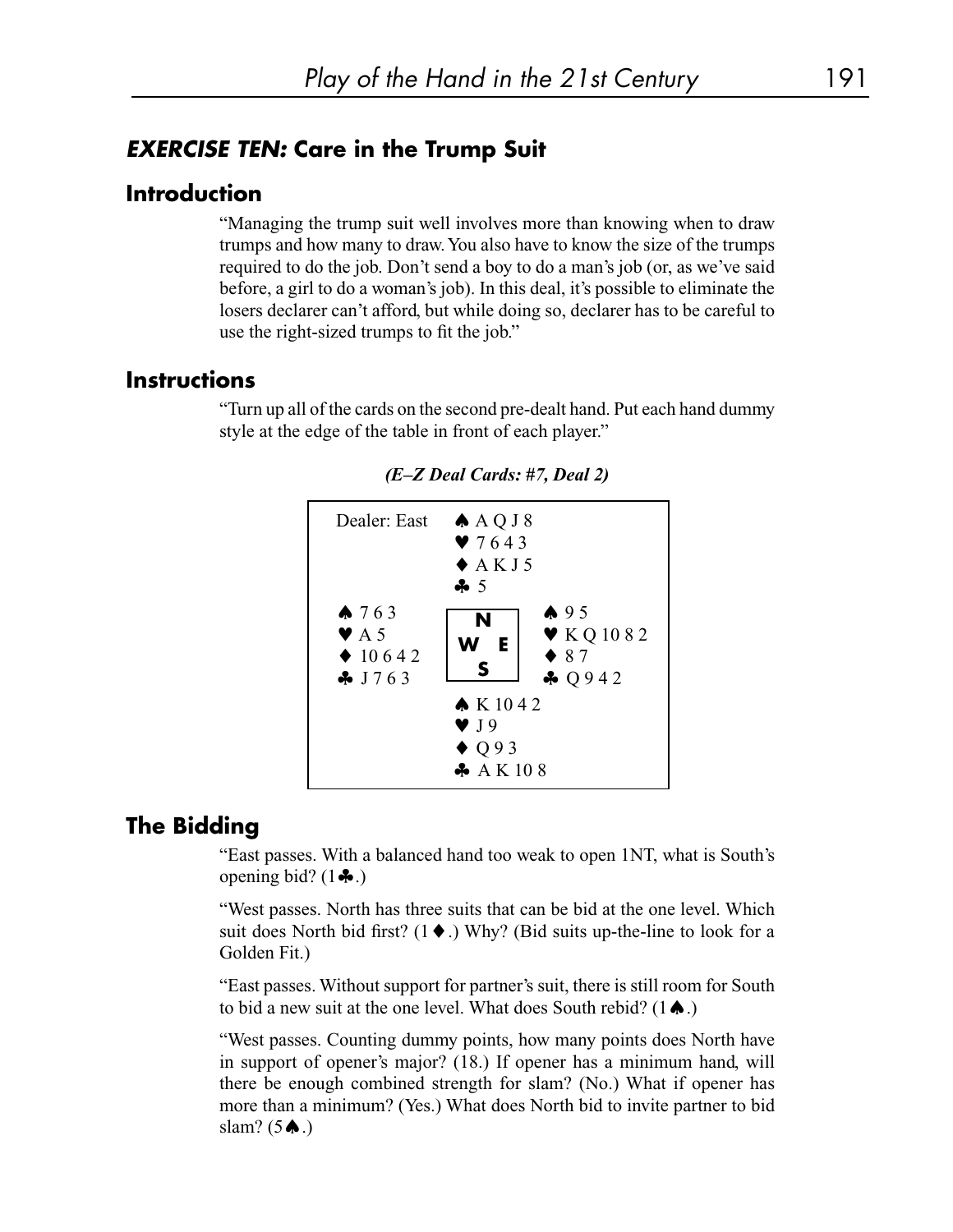"East passes. Does South accept partner's invitation? (No.) Why not? (South has a minimum, 13 points.) What would be the contract? ( $5 \spadesuit$ .) Who would be the declarer? (South.)"

#### **The Play**

In the first exercise, the four steps of the PLAN were reviewed more formally. This time questions can be asked that lead students to a decision about how to play the hand.

> "Which player makes the opening lead? (West.) With the opponents having bid three suits, what might be a good suit to lead? (Hearts.) If West leads the  $\nabla$  A, which card should East play? ( $\nabla$  10 or  $\nabla$  8.)

> "Declarer starts by making a PLAN. How does declarer plan to eliminate the club losers? (Discard one on the diamonds and ruff one in dummy.) If the opponents start by playing three rounds of hearts, why must declarer be careful? (Declarer must play as high a trump as declarer can afford to avoid an overruff.)"

#### **Follow-up**

Have the students bid and play the deal.

#### **Conclusion**

"Declarer may not be the only player who can ruff a card. When an opponent could compete to win a trick by ruffing, declarer has to be sure to play as high a trump as declarer can afford."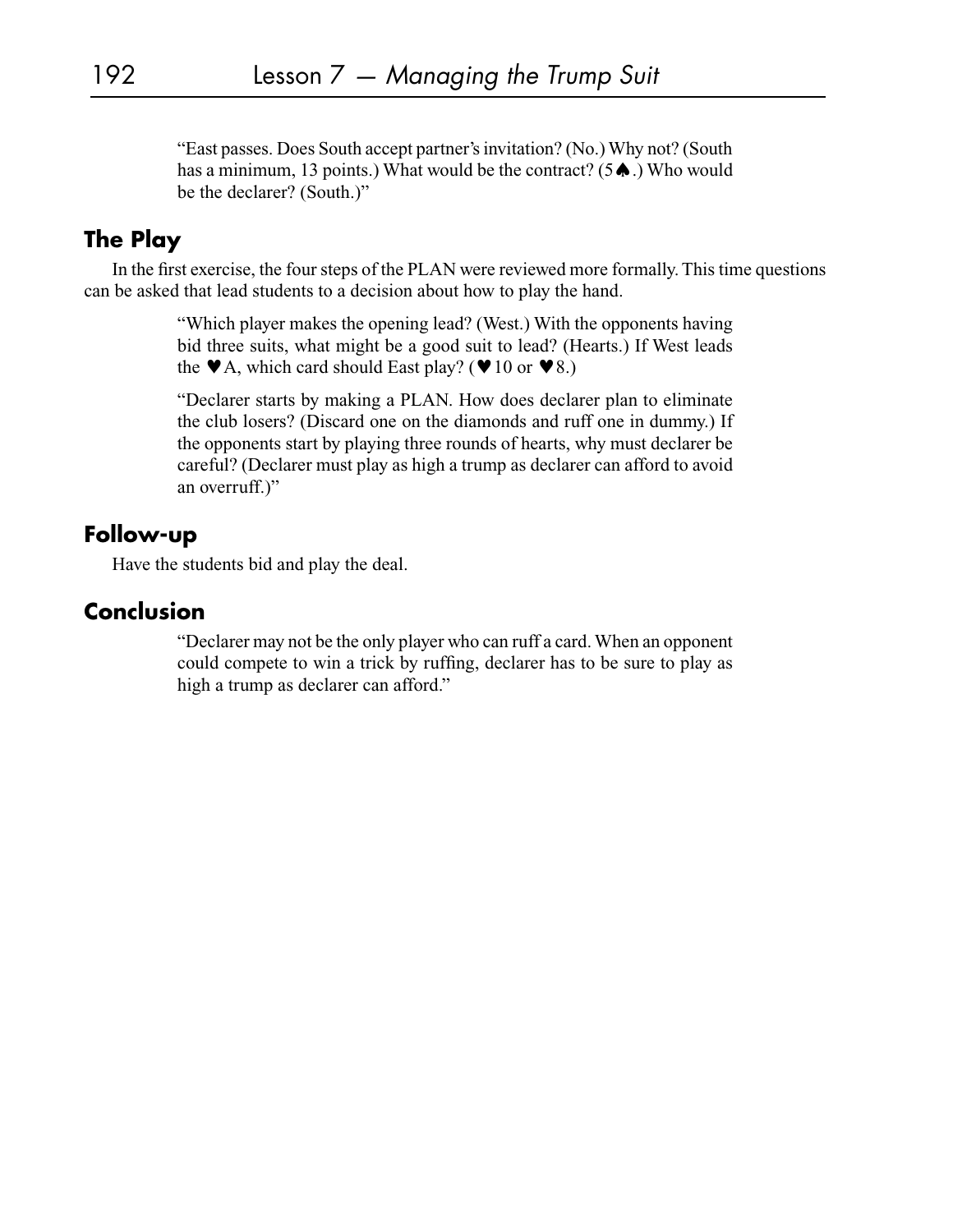#### *EXERCISE ELEVEN:* **Maintaining Control**

#### **Introduction**

"If declarer draws the final trump when an opponent holds a higher one, it uses two of declarer's trumps for only one of the opponent's, and declarer still loses the trick. In most cases, declarer should let the opponent take the outstanding high trump when the opponent wants to.

"There's another reason for doing this. Declarer uses the trumps to control the opponents' long suits. If declarer runs out of trumps, the hand is played as if it were notrump, and the opponents could take too many tricks in a side suit."

#### **Instructions**

"Turn up all of the cards on the third pre-dealt hand. Put each hand dummy style at the edge of the table in front of each player."





## **The Bidding**

"South passes. What is West's opening bid?  $(1 \spadesuit)$ .

"North passes. With 6 points and support for partner's five-card suit, what does East respond?  $(2\spadesuit.)$ 

"South passes. Does West have a minimum, medium or maximum hand? (Maximum.) What does West rebid?  $(4 \spadesuit)$ .)

"How does the auction proceed from there? (Pass, pass, pass.) What would the contract be?  $(4 \spadesuit)$ . Who would be the declarer? (West.)"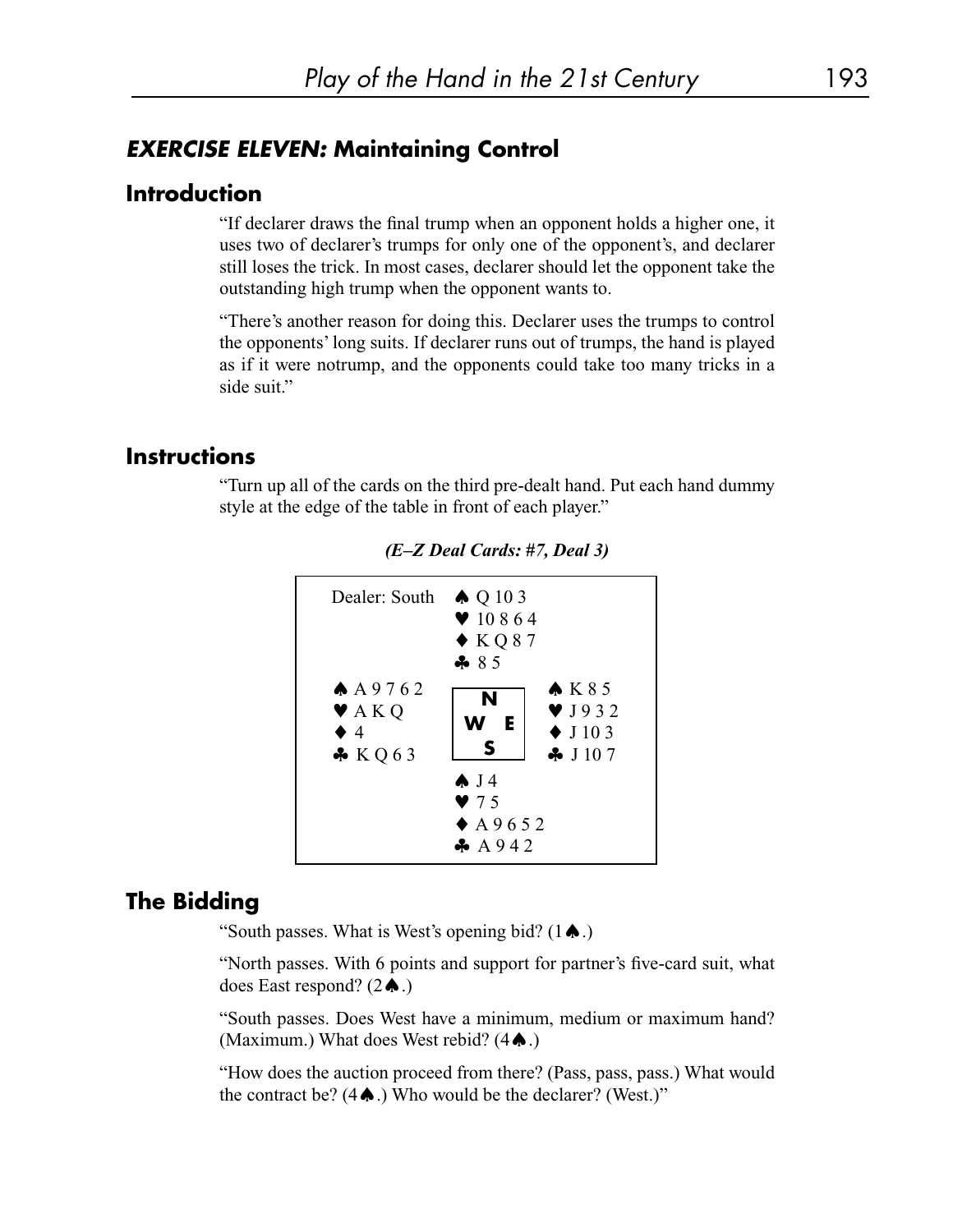## **The Play**

"Which player makes the opening lead? (North.) What would the opening lead be? ( $\blacklozenge$  K.) What is South's attitude toward the opening lead? (Encouraging.) Which card does South play? ( $\blacklozenge$  9.)

"Declarer starts by making a PLAN. How many losers can declarer afford? (Three.) How many losers does declarer have? (Three.) How must the missing trumps divide in order for declarer to have only one trump loser? (3–2.) Should declarer draw any trumps before playing any winners? (Yes.) Why? (So the opponents can't play their small trumps on declarer's winners.) Should declarer draw the last outstanding trump? (No.) Why not? (Declarer will lose control if the opponents continue leading diamonds.)"

#### **Follow-up**

Have the students bid and play the deal. You also may want to demonstrate what happens if declarer plays three rounds of trumps and the opponents lead more diamonds.

#### **Conclusion**

"When there is one trump card outstanding that is higher than anything held by the declarer, it's generally a good idea not to draw that trump."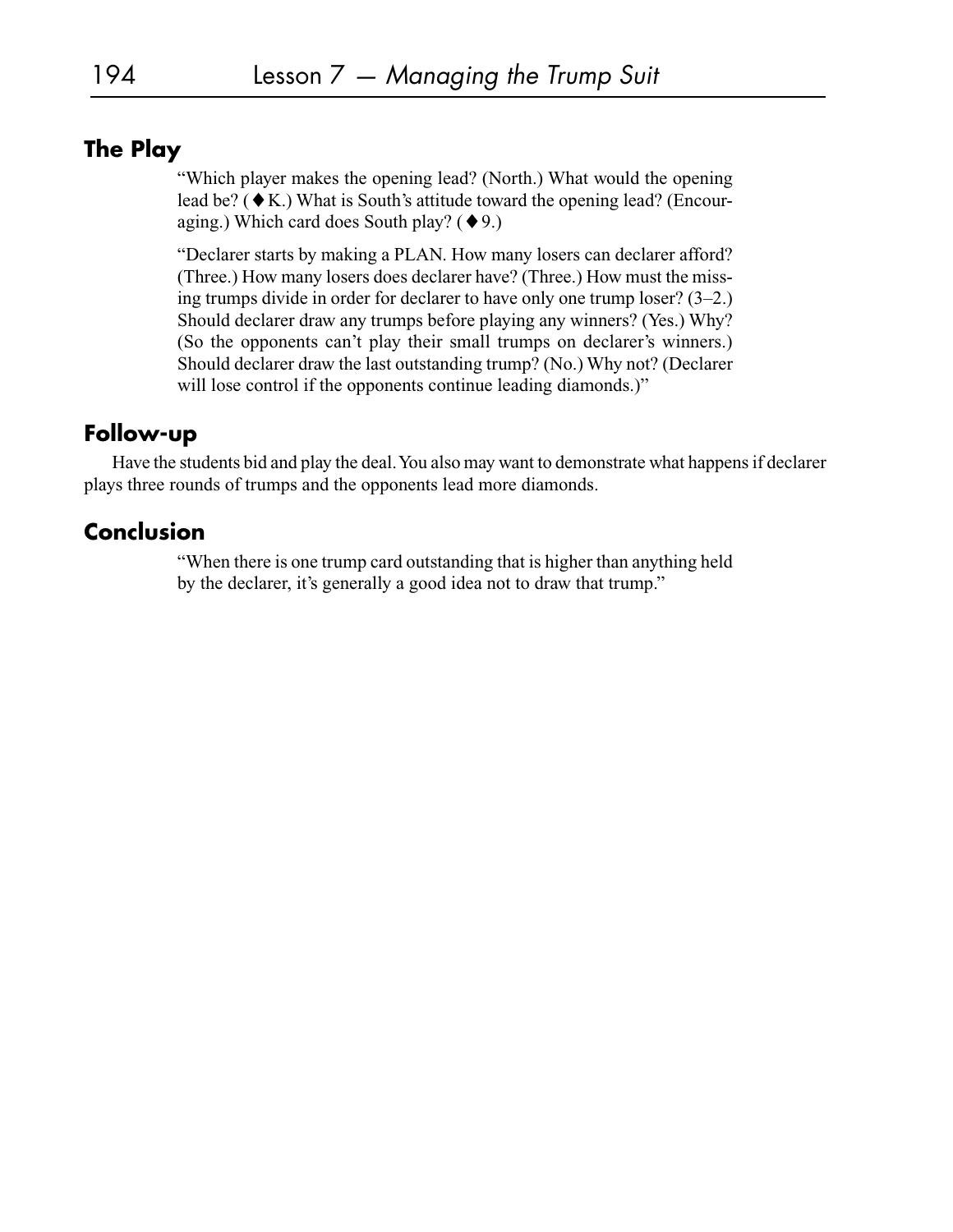## *EXERCISE TWELVE:* **Establishing a Side Suit**

## **Introduction**

"One way to eliminate a loser in declarer's hand is to throw it on an extra winner in the dummy. Sometimes the extra winner is there. At other times, you have to work to establish one. Long side suits provide a good source of extra tricks, and in a trump contract, you can often develop a long side suit without giving up the lead to the opponents."

### **Instructions**

"Turn up all the cards on the fourth pre-dealt hand. Put each hand dummy style at the edge of the table in front of each player."



#### *(E–Z Deal Cards: #7, Deal 4)*

## **The Bidding**

"West passes. What is North's opening bid?  $(1 \spadesuit)$ .

"East passes. How many dummy points does South have in support of partner's major suit? (20 — 18 HCPs plus 1 for each doubleton.) Is there enough combined strength for slam? (Yes.) What does South respond?  $(6 \spadesuit.)$ "

The students could use Blackwood. North shows two aces, and South bids the slam. Again, it's not necessary to use Blackwood, and the convention doesn't supply a useful answer in this case. (North could hold the  $\blacklozenge$  A rather than the  $\blacklozenge$ A).

> "How does the auction proceed from there? (Pass, pass, pass.) What would the contract be?  $(6\spadesuit)$ . Who would be the declarer? (North.)"